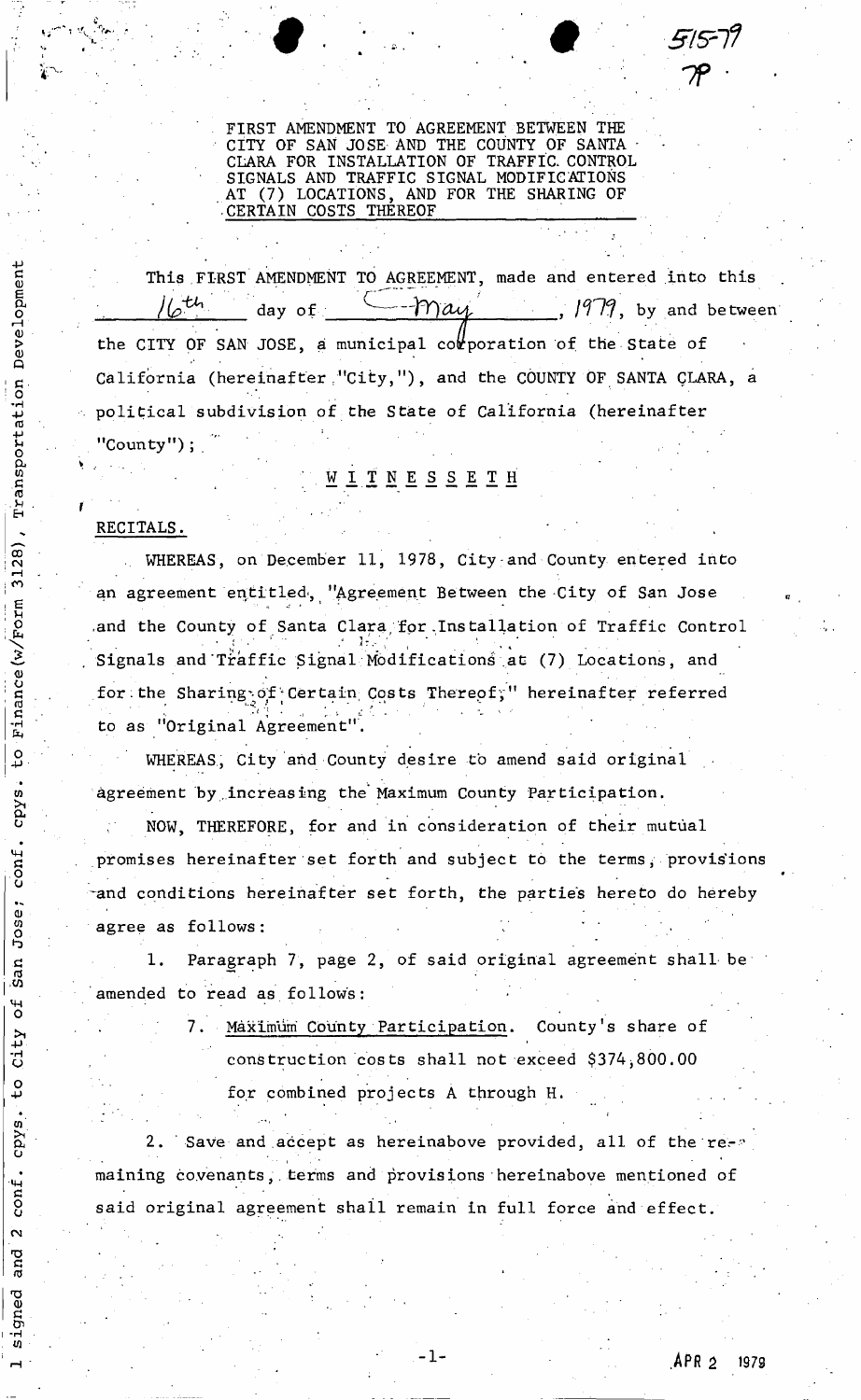WITNESS THE EXECUTION HEREOF the day and year first hereinabove written.  $\label{eq:2.1} \frac{d^2}{dt^2} = \frac{1}{2} \frac{1}{2} \sum_{i=1}^3 \frac{d^2}{dt^2} \sum_{i=1}^3 \frac{d^2}{dt^2} \sum_{i=1}^3 \frac{d^2}{dt^2} \sum_{i=1}^3 \frac{d^2}{dt^2} \sum_{i=1}^3 \frac{d^2}{dt^2} \sum_{i=1}^3 \frac{d^2}{dt^2} \sum_{i=1}^3 \frac{d^2}{dt^2} \sum_{i=1}^3 \frac{d^2}{dt^2} \sum_{i=1}^3 \frac{d^2}{dt^2} \sum_{i=$ CITY OF SAN JOSE, a municipal APPROVED AS TO FORM: corporation taulo **By** ROBERT R. CIMINO I Mayor ATTEST: Francis L. Greiner 'City" FRANCIS LA GREINER Jammie Perkin Deputy Яo City Clerk COUNTY OF SANTA CLARA, a political<br>subdivision of the State of California APPROVED AS TO FORM: APR<sub>2</sub> 1839 Codnsel 455%County Chairperson, Board of Supervisors  $3 - 14 - 79$  $\mathbf{u}$ "County" DONALD M. RAINS, Cler<br>Board of Supervisors Clerk

 $-2-$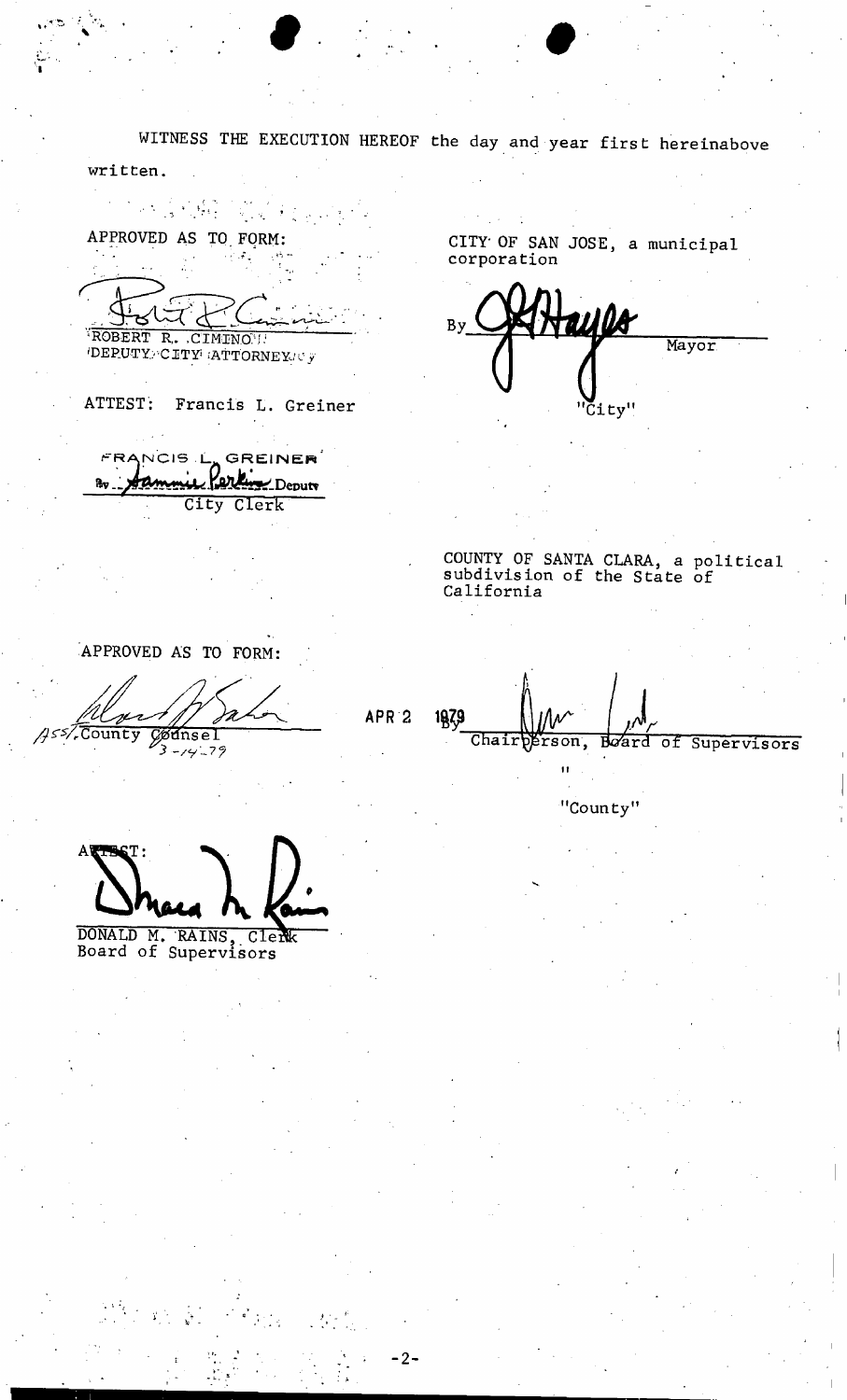# **County of Santa Clara**

 $\mathbf{Q}_1$ 

ł

Office of the Board of Supervisors County Government Center, East Wing 70 West Hedding Street San Jose, California 95110 299-4321 Area Code 408

**California** Sig Sanchez, *District 1*  Dominic L. Cortese, *District 2*  Dan Mc Corquodale, *District 3*  Rodney J. Diridon, *District 4*  Geraldine F. Steinberg, *District 5* 

**Apri l 4 , 1979** 

**M r . Ed Loui s Department of Public Works City of San Jose 8 01 Nort h First Street, Room 340 S an Jose , CA 95110** 

Subject: Agreement with **city of San Jose f o r Installation of Traffic Control Signals 1** and Traffic Signal Modifications at 7 Locations

**Dear Mr. Louis:** 

Enclosed you will find an original and three copies of an agreement between the County of Santa Clara and the parties named above. The Board of Supervisors at its regularly scheduled meeting on April 2, 1979 authorized execution of this agreement on behalf of the County.

After execution of all copies, we would appreciate your returing the pink tagged copy to this office.

Very truly yours,

BOARD OF SUPERVISORS Donald M. Rains, Clerk

Deputy Clerk

 $DMR:$  $Enc1s$ .

An Equal Opportunity Employer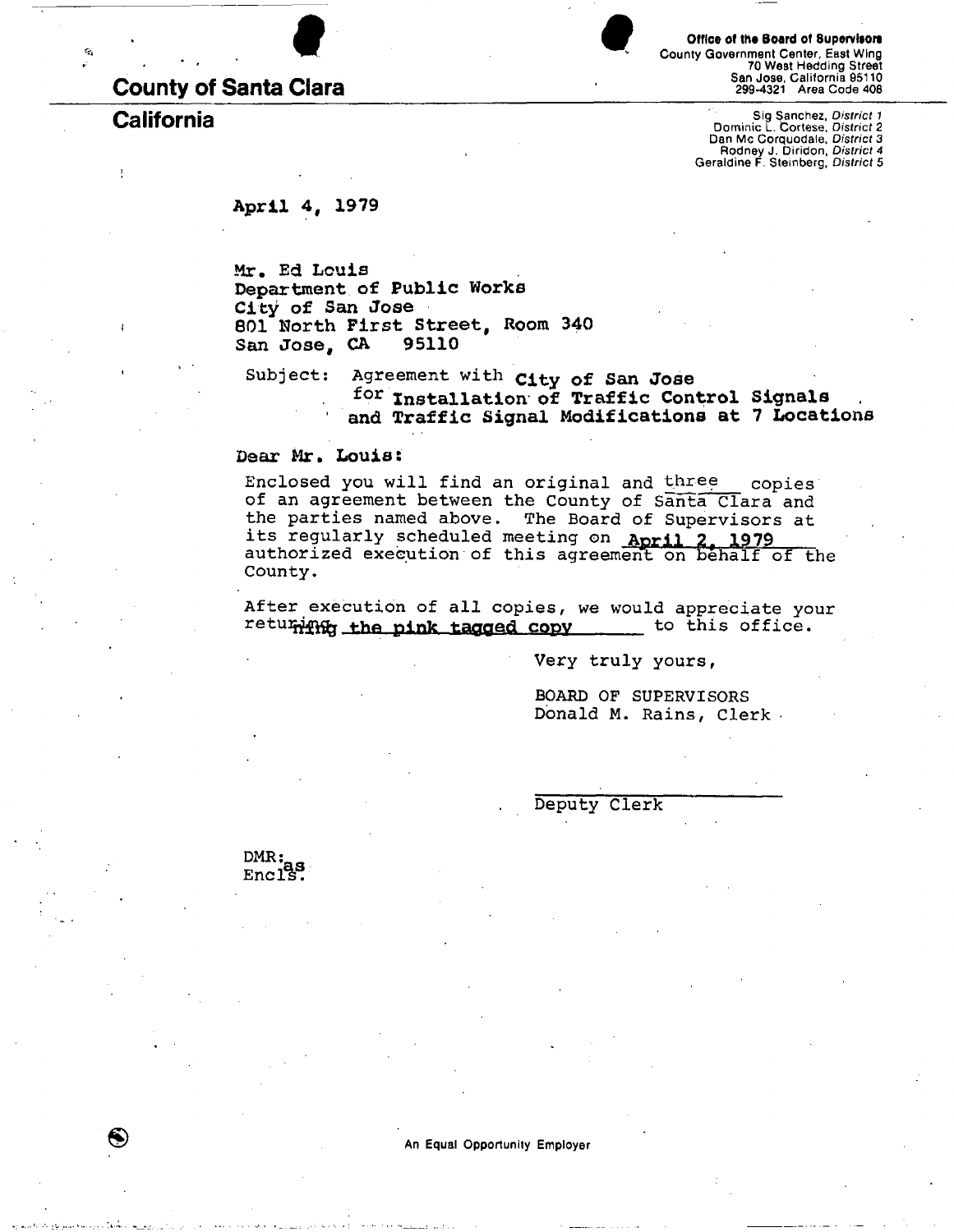#15,  $4/2/79$ 

 $\subset$ 

 $+$   $\frac{1}{10}$   $+$   $+$ 

 $\rightarrow$  50  $^{\circ}$ 

## **BOARD OF SUPERVISORS SANTA CLARA COUNTY**

DATE April 4, 1979

|                                         | Amendment to Agreement | The following contract: was: awarded: or: change: order was approved by the |  |
|-----------------------------------------|------------------------|-----------------------------------------------------------------------------|--|
| Board of Supervisors at a meeting held: |                        |                                                                             |  |
|                                         |                        | April 2 19.79                                                               |  |
|                                         |                        |                                                                             |  |
|                                         |                        |                                                                             |  |
| Contractor See Attachment               |                        |                                                                             |  |
|                                         |                        |                                                                             |  |
|                                         |                        |                                                                             |  |

*LMMM W*  ns 1 mas Donald M. Rains

**Clerk of the Board** 

WHITE ----- CONTROLLER<br>CANARY -- FILE<br><del>Pink vector</del> ^m-n-rrnn-

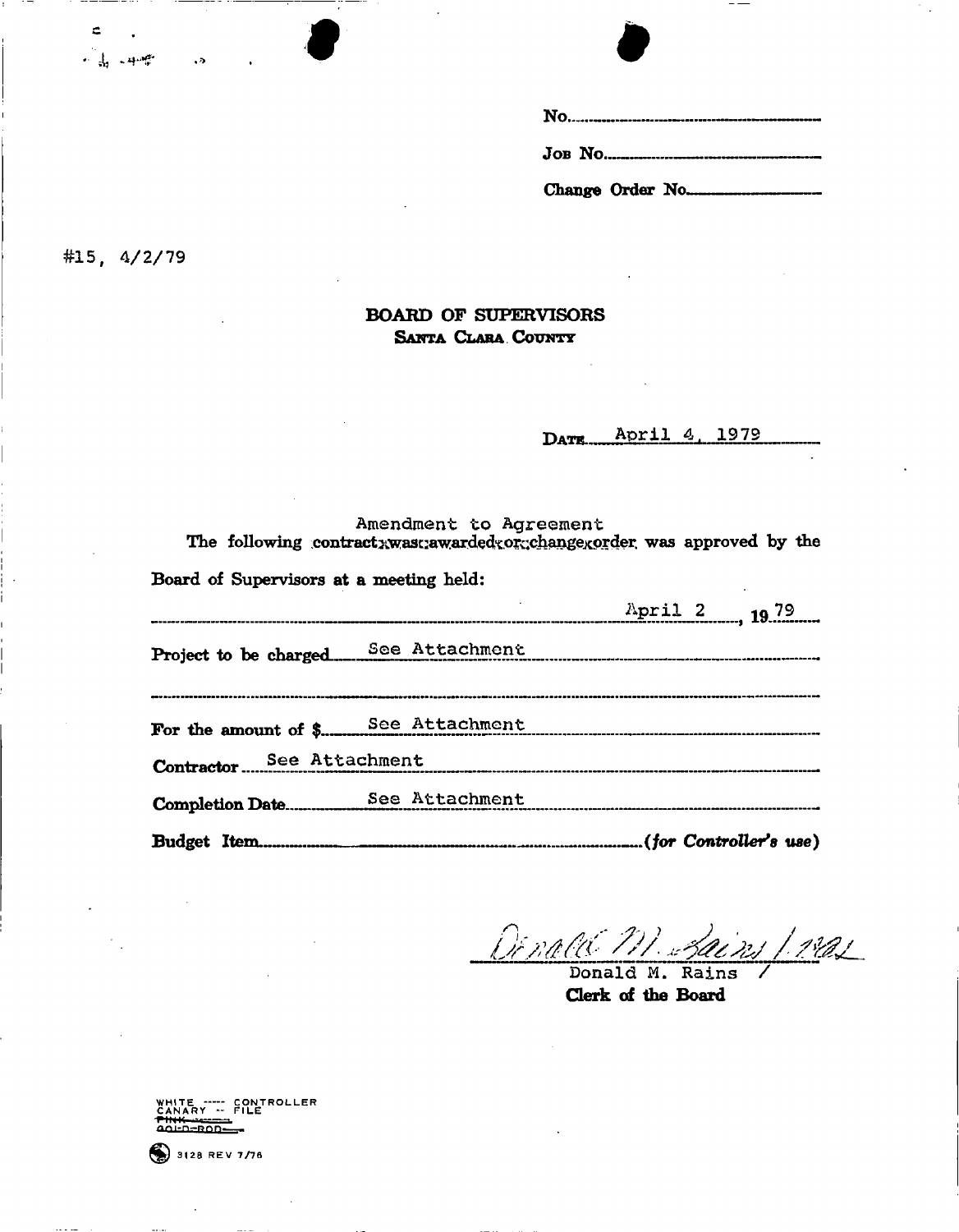| County of Santa Clara        |                              | <b>Transportation Agency</b><br>1555 Berger Drive<br>San Jose, California 95112 |
|------------------------------|------------------------------|---------------------------------------------------------------------------------|
| California                   |                              |                                                                                 |
|                              | TRANSMITTAL MEMORANDUM       | S.D. 2 E 4                                                                      |
|                              | Page $1$ of $2$<br>DATE:     | March 21, 1979                                                                  |
| COUNTY BOARD OF SUPERVISORS: | April 9, 1979<br>Agenda Date | Item No.                                                                        |
| TRANSIT DISTRICT BOARD:      | Agenda Date                  | Item No.                                                                        |
| TRANSPORTATION COMMISSION:   | Agenda Date                  | Item No.                                                                        |
| $\mathcal{L}_{\mathbf{h}}$ . |                              |                                                                                 |

FROM:  $L$ <sup>M</sup> LOU MONTINI, TRANSPORTATION DEVELOPMENT

**SUBJECT:**  FIRST AMENDMENT TO THE COST SHARING AGREEMENT BETWEEN THE CITY OF SAN JOSE AND THE COUNTY OF SANTA CLARA FOR INSTALLATION OF TRAFFIC CONTROL SIGNALS AND TRAFFIC SIGNAL MODIFICATIONS AT (7) LOCATIONS

### Recommended Action

Board of Supervisors' approval of the first amendment to the cost sharing agreement between the City of San Jose and the County of Santa Clara for installation of traffic control signals and traffic signal modifications at (7) locations .

This amendment increases the maximum County participation in this project from  $$274,800.00$  to  $$374,800.00$ . The total project cost is estimated  $to be$  \$750,000.00.

Sufficient funds have been included in the current County Budget Account-Number 893-162 (Highway Signals) and Account Number 170-496 (Transit) to provide for the County's share of project costs. County funds are to be obtained from these account numbers on a 50/50 basis. A prepayment of \$230,600.00 has already been made to the City under the terms of the original agreement-(attached) .

#### Reason for Recommendation

Traffic signal installation and/or modification at the specified locations have been warranted by the City for these joint jurisdiction intersections. This project is high on the City's priority list and provides the means of improving County Transit's efficiency by utilizing "OPTICOM" on this heavily traveled bus corridor.

### **Background**

4) 1908

The original agreement was approved by the County Board of Supervisors on December 11, 1978 (Agenda Item M-13) and provided for the sharing of

**APPROVED: DIRECTOR** 

COUNTY EXECUTIVE

APR 2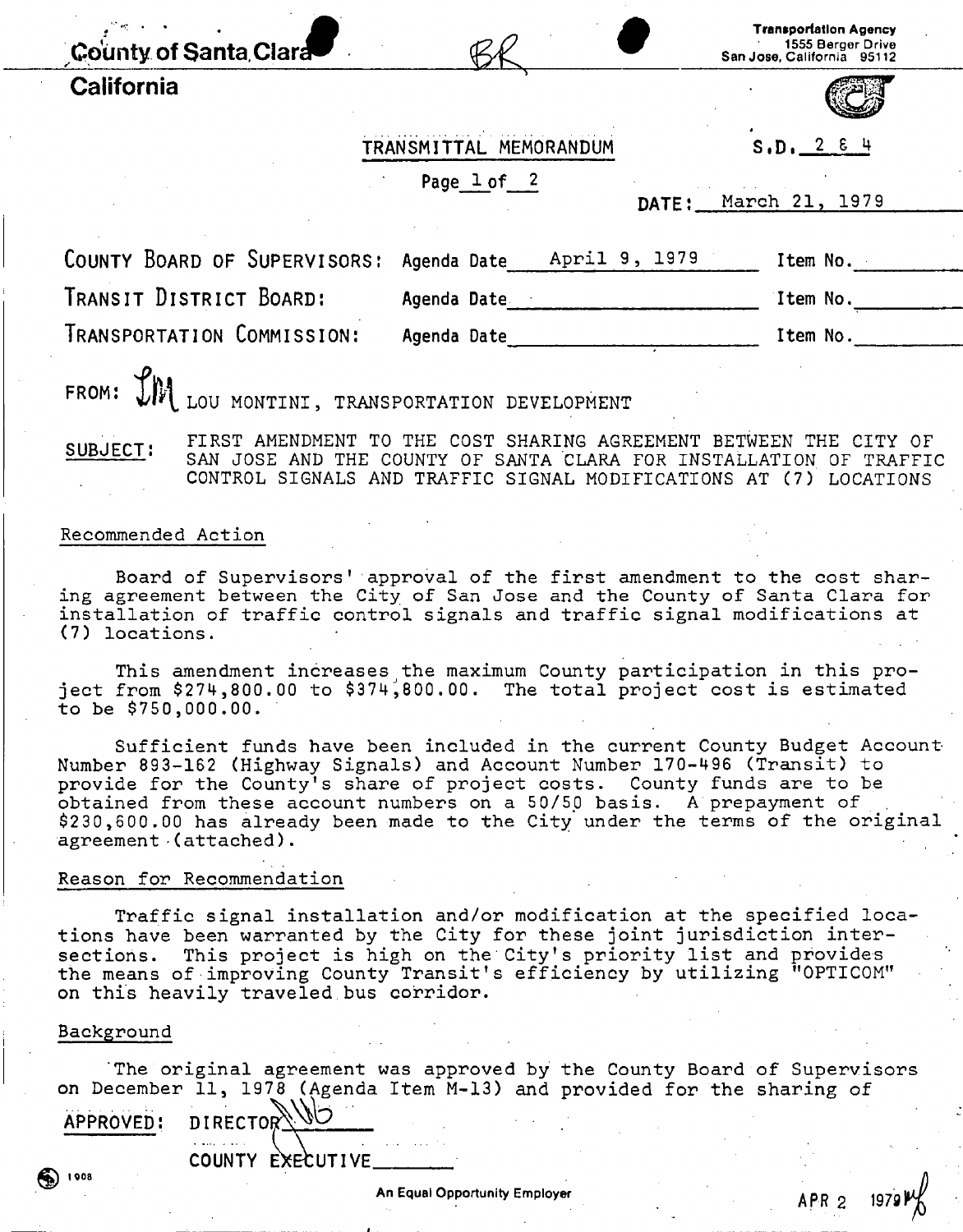**Page 2 of 2** 

*9 0* 

### DATE: March 21, 1979

**COUNTY BOARD OF SUPERVISORS AGENDA DATE:** April 9, 197 9

### **TRANSIT DISTRICT BOARD AGENDA DATE:**

#### **TRANSPORTATION COMMISSION AGENDA DATE:**

SUBJECT: FIRST AMENDMENT TO THE COST SHARING AGREEMENT BETWEEN THE CITY OF SAN JOSE AND THE COUNTY OF SANTA CLARA FOR INSTALLATION OF TRAFFIC CONTROL SIGNALS AND TRAFFIC SIGNAL MODIFICATIONS AT (7) LOCATIONS

co sts attributable to the City of San Jose administered FAU Project No. M-3047(16) for the installation/modification of traffic signals on Stevens Creek Blvd. - West San Carlos Street at the intersections of Bellerose, Bascom, Leland, Leigh, Meridian, Race and Lincoln; included will be the installation of "OPTICOM" bus priority equipment at all seven intersections for serving arterial bus routes  $18$ ,  $23$ ,  $24$  and 85 on Stevens Creek - West San Carlos.

Three bids for the construction contract portion of this project, which does not include controllers, OPTICOM equipment, engineering and inspection costs, were opened by the City of San Jose on February 20, 1979. The low bid of \$403,403.00 was 36% over the Engineer's estimate of \$296,539.00.

The City of San Jose is currently requesting concurrence of their recommendation to award from FHWA and the County (see attached letter A. R. Turturici to James Graebner dated February 28, 1979, subject: bid award, traffic signal unit 77A). Transportation Development concurs with the City of San Jose that the construction contract be awarded .

### Consequences of Negative Action

The City would drop the project or rebid it at a later date with no assurance that lower bids would be received.

#### Steps following Approval

Approval of subject amendment by the City of San Jose.

City award (subject to FHWA approval) and administer project construction contracts .

City furnish project(s) final accounting to County and adjust costs accordingly .

LM:RJM:vlt

attachments



**®**  »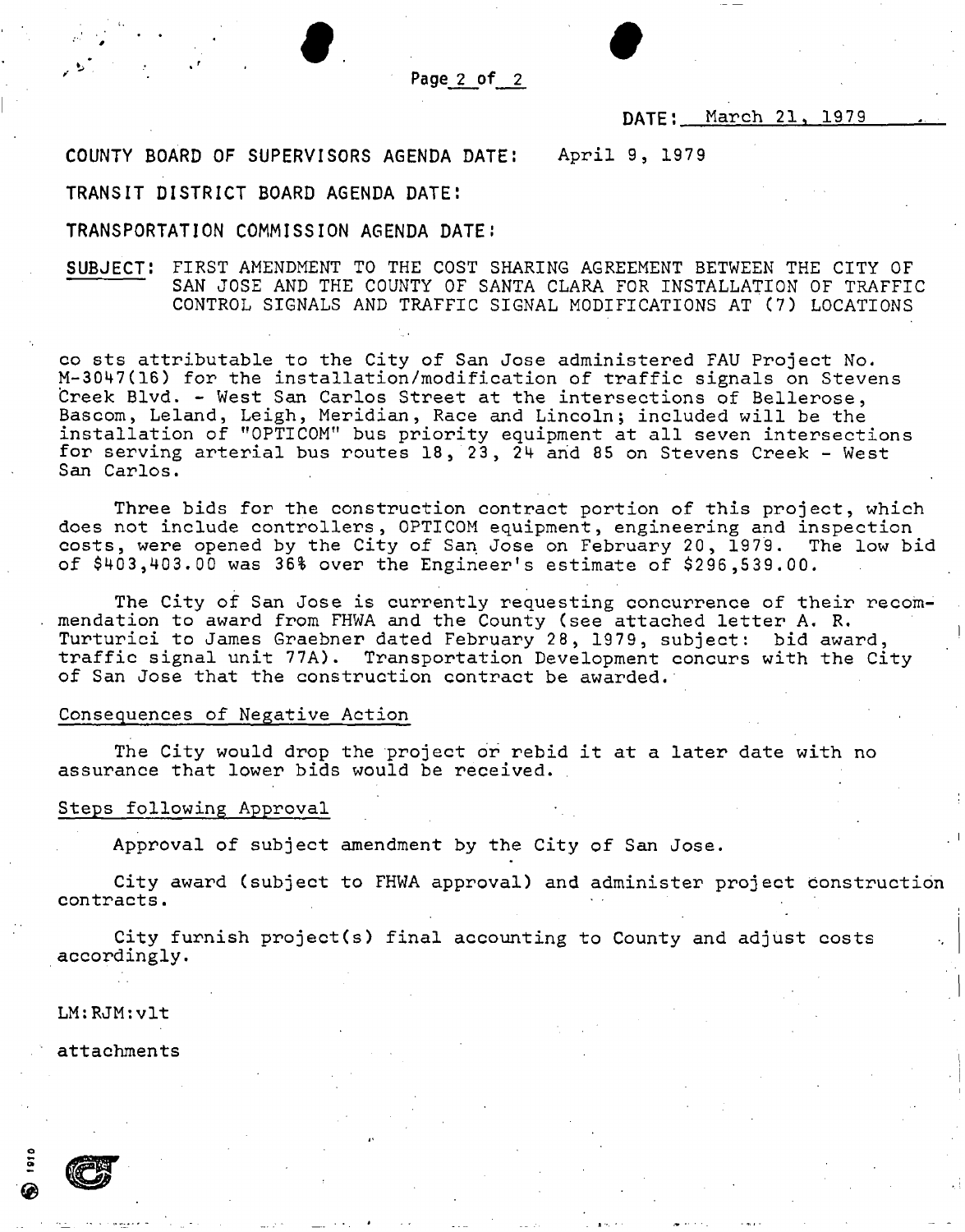

## **CITV OF SAN JOSE, CALIFORNIA**

**t •** 

801 NORTH FIRST STREET SAN JOSE, CA 95110 (408) 277-4424 '

CITY CLERK May 18, 1979

County of Santa Clara 70 W. Hedding Street San Jose, California, 95110

ATTENTION: CLERK OF THE BOARD OF SUPERVISORS

FIRST AMENDMENT TO AGREEMENT BETWEEN THE CITY OF S.J. & THE COUNTY OF SANTA CLARA FOR INSTALLATION OF TRAFFIC CONTROL SIGNALS AND TRAFFIC SIGNAL MODIFICATIONS AT (7) LOCATIONS, AND FOR THE SHARING OF CERTAIN COSTS THEREOF and AGREEMENT BETWEEN THE CITY OF SAN JOSE & THE COUNTY OF S.C. TO PROVIDE FOR THE STRIPING OF DESIGNATED CITY STREETS BY THE COUNTY AND FOR THE STRIPING OF DESIGNATED COUNTY HIGHWAYS BY THE CITY

Attached for your files is/are  $1$  executed copy/copies of each of the above-mentioned Agreements which were approved by the Council of the City of San Jose on May 15, 1979

i

nie Perkin

Sammie Perkins Deputy City Clerk

Enclosures

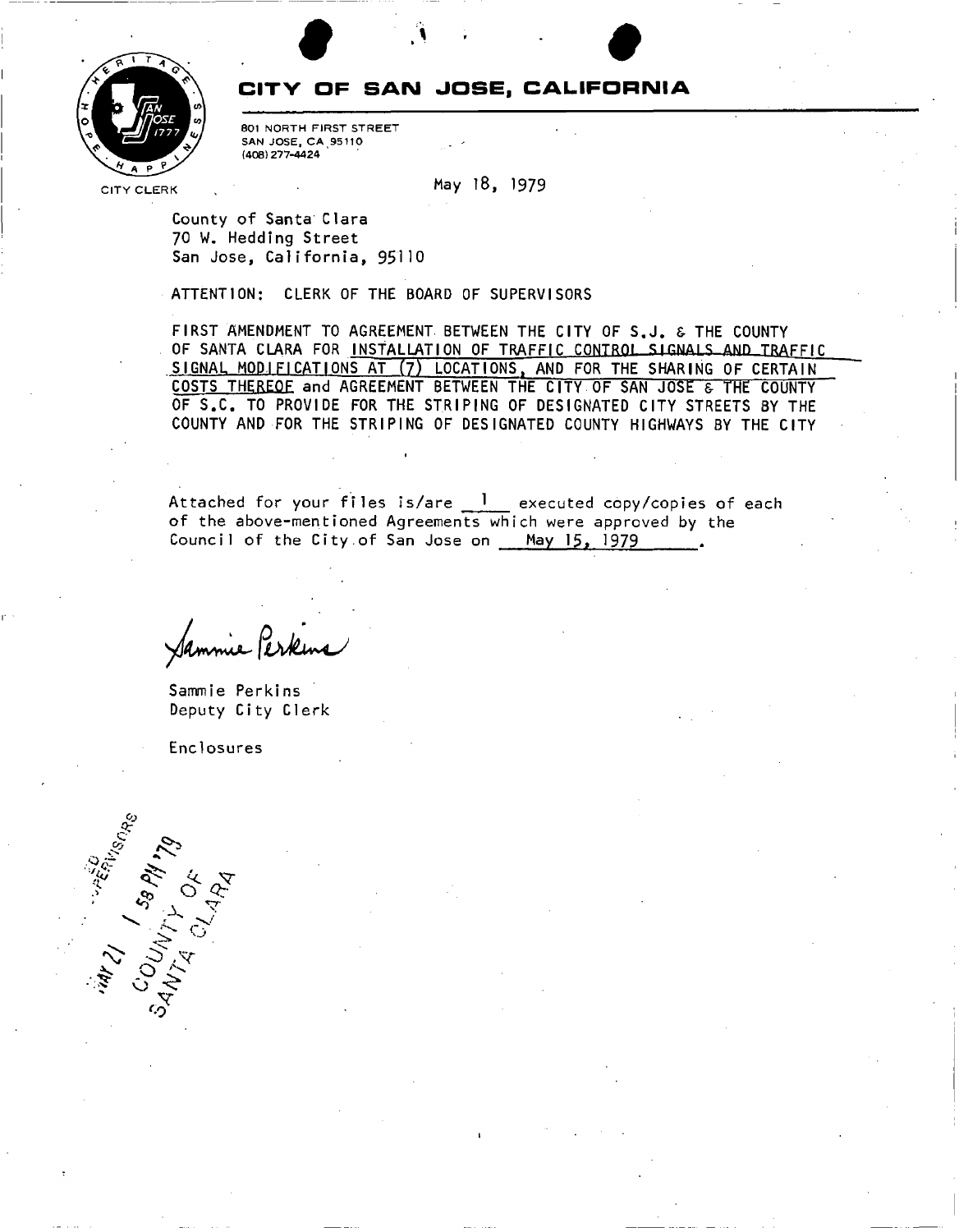

# **CITY OF SAN JOSE, CALIFORNIA**

. For the contract of  $\bullet$ 

BOI NORTH FIRST STREET BAN JOSE, CA 95110 C408I S77-4000

EPARTMENT OF PUBLIC WORKS

### **February 28, 1979**

**Mr. James Graebner, Director SANTA CLARA COUNTY TRANSIT DISTRICT 1555 Berger Drive San Jose, CA 95112** 

**Attention: Mr. Ray Miser** 

**Dear Mr. Graebner:** 

**SUBJECT: Bid Award, Traffic Signal Unit 77A** 

**Bids for Traffic Signal Unit 77A were opened in the City Clerk's Office on February 20, 1979 at 3 p.m.** 

**Your concurrence is requested in our recommendation to award this contract to C.V.E., Inc., on the basis of their low bid of \$403,403, which is 36 percent over the Engineer's Estimate of \$296,539.** 

**Although the low bidder is 36 percent over the Engineer's Estimate, we feel the Engineer's Estimate is unreal istically low, inasmuch as this Is a carryover project from the 1977-78 fiscal year and the original estimate was not revised to reflect the inflationary** *trend* **in wage and material prices. Moreover, this is a major signal modification job at**  seven intersections where labor costs are difficult to estimate. We بلد 360 ooo<br>**feel that a more correct** Engineer's Estimate would be \$359.295 ADOW **feel that a more correct Engineer's Estimate would be \$359,295.**  By phane

**We are of the opinion that readvertising this project would result In even higher prices. This opinion is based on the heavy workload in the electrical contracting industry and the highly specialized work Involved in installing traffic signals.** 

**Copies of the Summary of Bids are enclosed.** 

**Very tj uly yours,**  *'IGbJ. K-Jf* 

**TURTURICI Director of Public Works** 

**0KD:EBL:irb** 

**Attachments**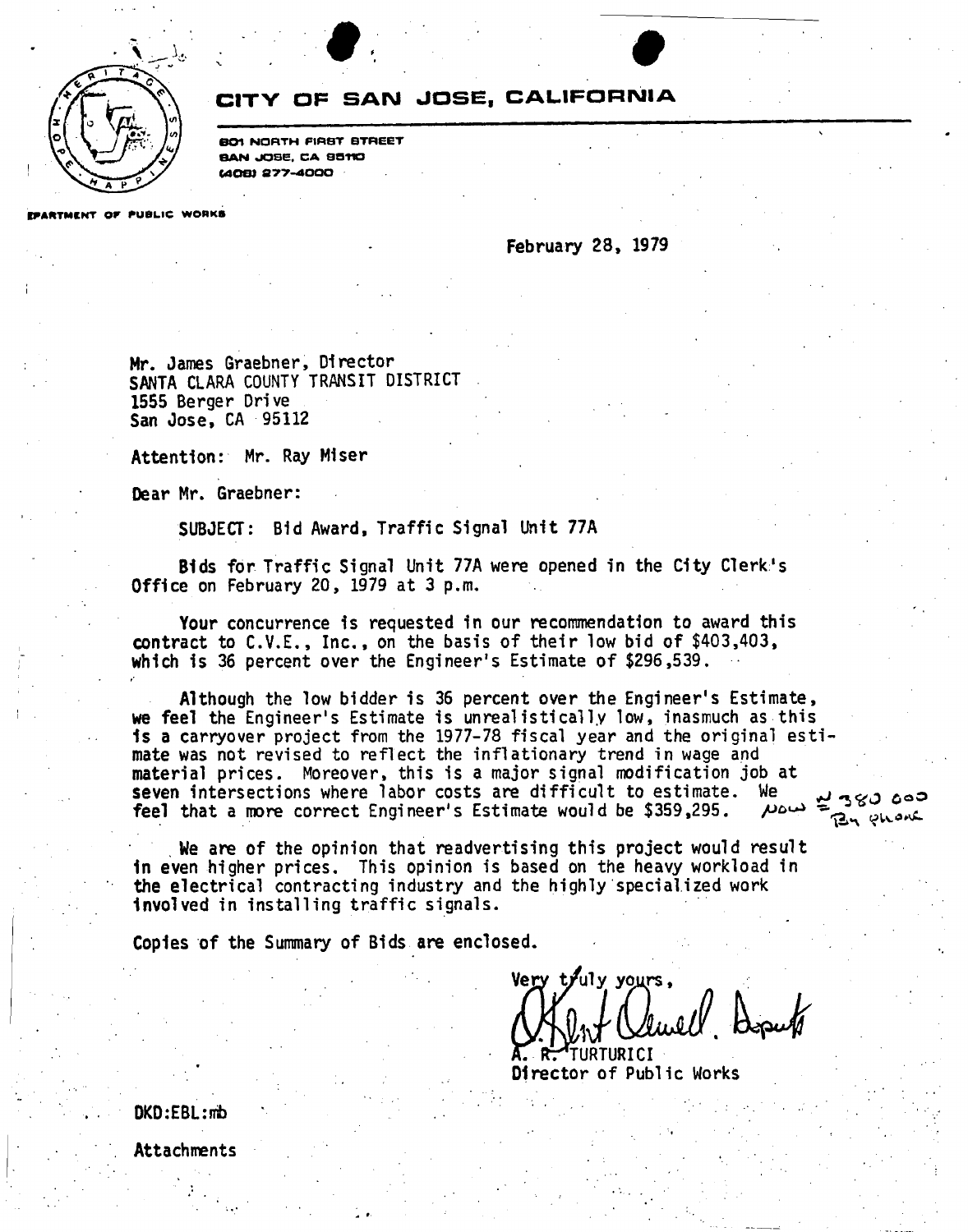**TRAFFIC CONTROL SIGNALS AND TRAFFIC SIGNAL EEMCNT CETWECN THE CITY OF S ^|OSE AMD THE NTY OF SANTA CLARA FOR INSTAl^TION OF MODIFICATIONS AT (7) LOCATIONS, AND FOR THE SHARING OF CERTAIN COSTS THEREOF.** 

**AGREEMENT, made and entered into this day of nrr** *1* **i W7R , 1978, by and between the CITY OF SAN JOSE, a municipal corporation of the State of California (hereinafter called "City") and the COUNTY OF SANTA CLARA, a political subdivision of the State of California (hereinafter called "County").** 

*10/2S/JS ?*  • .

 $\mathbf{1} \in \mathbb{R}^{N_{\mathrm{max}} \times N_{\mathrm{max}}}$ 

# WITNESSETH:

**WHEREAS, it is in the public interest that certain traffic control signals and Intersection improvements be constructed and that 3M Company "Opticon" equipment be furnished and installed at the following locations:** 

- **A. Race Street and San Carlos Street, which is seventy-five percent (75%) In the County and twenty-five percent (253!) in the City (hereinafter referred to as "Project A").**
- **6. Lincoln Avenue and San Carlos Street, which is eighty-seven and one-half percent (87.5%) in the County and twelve and one-half percent (12.5%) in the City (hereinafter referred to as "Project B").**
- C. **Meridian Avenue and San Carlos Street which is seventy-five percent (75%) \ In the County and twenty-five percent (25%) in the City (hereinafter referred to as "Project C").**
- **0. Shasta-Leigh and San Carlos Street, which is twelve and one-half percent (12.5%) in the County and eighty-seven and one-half percent (87.5%) in the City (hereinafter referred to as "Project D").**
- **E. Leland-Wabash and San Carlos Street, which is twelve and one-half percent (12.5%) in the County and eighty-seven and one-half percent (87.5%) in the City (hereinafter referred to as "Project E").**
- **F. Bellrose-**McArthur and San Carlos Street, which is twenty-five percent (25%) **1n the County and seventy-five percent (75%) in the City (hereinafter referred to as "Project F").**
- **G. Bascom and San Carlos, which is zero percent (0%) in the County and one-hundred percent (100%) in the City (hereinafter referred to as "Project G").**

**WHEREAS, it is in the best interest of orderly and economic construction practices to complete said projects under an agreement between County and City, providing for a construction contract or contracts for said projects to be awarded and administered by City.** 

**NOW, THEREFORE, for and in consideration of their mutual promises, covenants and agreements; and subject to the terms, conditions and provisions hereinafter set**  forth, the parties do hereby agree as follows:

**1. Scope of Projects. The scope of said projects consists of the necessary Channelization, installation/modification of traffic signals and furnishing and installing 3M Company "Opticon" equipment at the said intersections. For purposes of this agreement, the furnishing and installing of 3M Company "Opticon" equipment will be hereinafter referred to as "Project H".**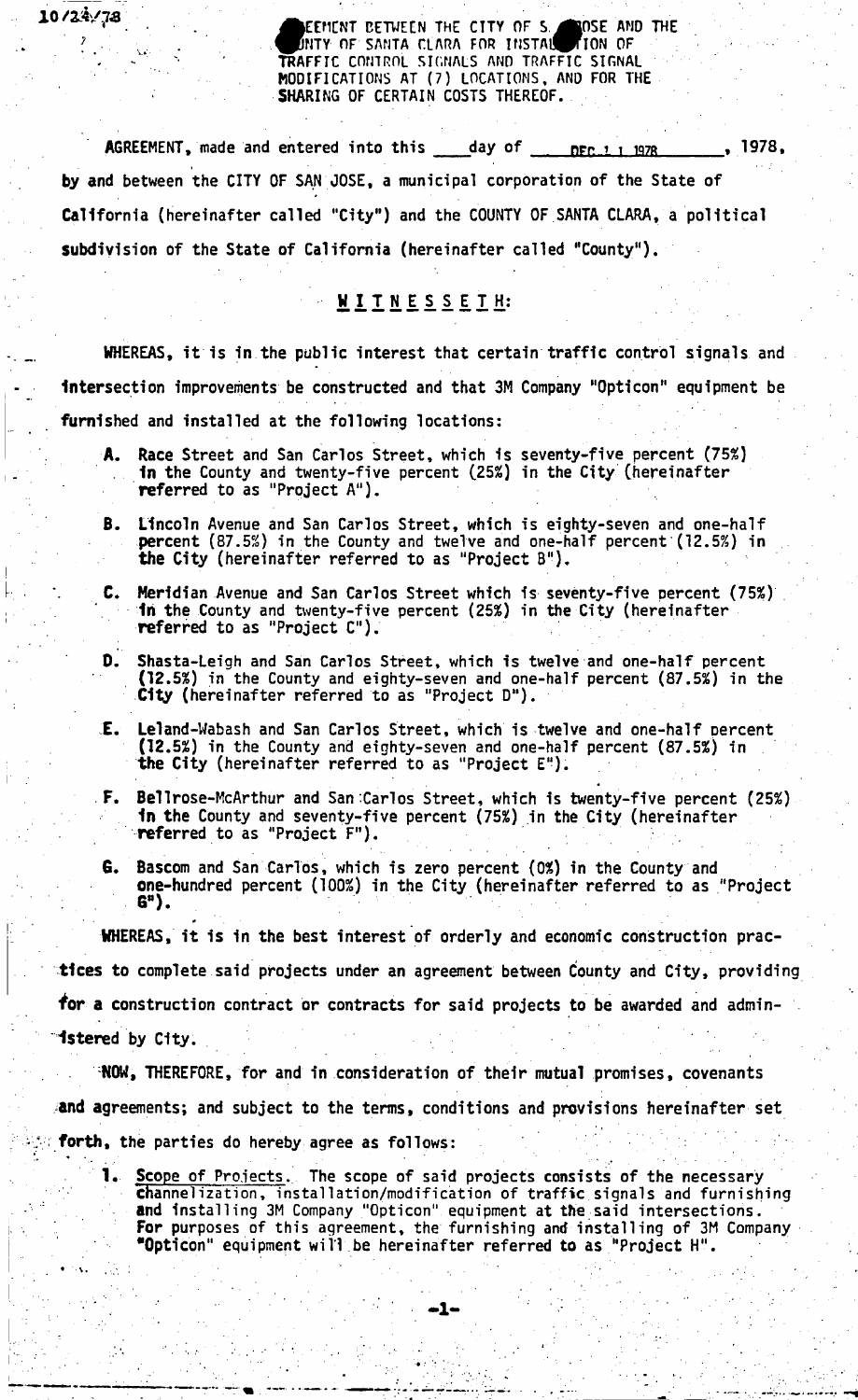- **' 2. "Public Hearings and Environmental Statements. City shall conduct all public hearings and shall prepare all environmental statements that may be required for the said projects by existing legislation.**  and Environmental Statements. City sha
- **3. Plans, Specifications and Estimates. City shall prepare or cause to be prepared, separate plans, specifications and estimates for each said Project(s) and shall submit said plans, specifications and estimates to County for County's,approval.**
- **4. Sharing of Costs. County agrees to pay for a portion of the total construction costs of each of said projects as follows:**

| <b>Project A 75%</b>                |     | Project E 12.5% |  |
|-------------------------------------|-----|-----------------|--|
| <b>Project B <math>87.5%</math></b> |     | Project F 25%   |  |
| <b>Project C</b>                    | 75% | Project G 0%    |  |
| Project D 12.5%                     |     | Project H 100%  |  |

**It 1s contemplated that Federal Aid Urban (FAl!) funds will become available**  for **the construction of the project, and it is understood and agreed that County FAU funds received by City, as the administering agency for construction of said projects, will be returned to County within thirty (30) days of receipt of said** 

funds **by City.** 

**5. Prepayment. Upon approval of plans and specifications by County of a particular project, County shall pay to City its estimated share of the construction cost. The County estimated share of each project is as follows:** 

> **County Estimated Share**

| <b>Project A</b> | \$<br>55,900         |
|------------------|----------------------|
| <b>Project</b> B | 44.900               |
| Project C        | 51.600               |
| <b>Project D</b> | $\blacksquare$ 7,100 |
| <b>Project E</b> | 6,500                |
| <b>Project F</b> | 9,600                |
| Project<br>G     | Ω                    |
| <b>Project H</b> | 55,000<br>ЙV.        |
| Total            | \$230,600            |

**It is .understood that the prepayment received from the County by City as the administering agency for construction of said projects, less the County's actual matching share determined upon final accounting will be refunded to County by City.** 

**6. Award of Contract. After County has approved the separate plans and specifications for a particular project, City shall subject to the provisions of paragraphs 7, 14, 16 and 17 hereof, advertise for bids for con-**7, 14, 16 and 17 hereof, advertise for bids for con**struction of said project, award a separate contract therefor, and supervise the construction thereof to.completion. It is understood that each**  Of **the projects mentioned herein may be included within construction , contracts embracing additional work to which County may not be contributing** 

7. Maximum County Participation. County's share of construction costs shall not exceed the amounts shown for said projects as follows:

| <b>Project A</b> | 65,000 | Project E        |  | 7,800  |  |
|------------------|--------|------------------|--|--------|--|
| <b>Project B</b> | 54,000 | <b>Project F</b> |  | 11,500 |  |
| <b>Project C</b> | 62,000 | Project G        |  |        |  |
| <b>Project D</b> | 8,500  | Project H        |  | 66,000 |  |

**In the instance the County's share of construction costs should exceed the said amounts, the City shall notify the County and request County Board**  Of **Supervisors authorization for additional County participation for each**  particular project.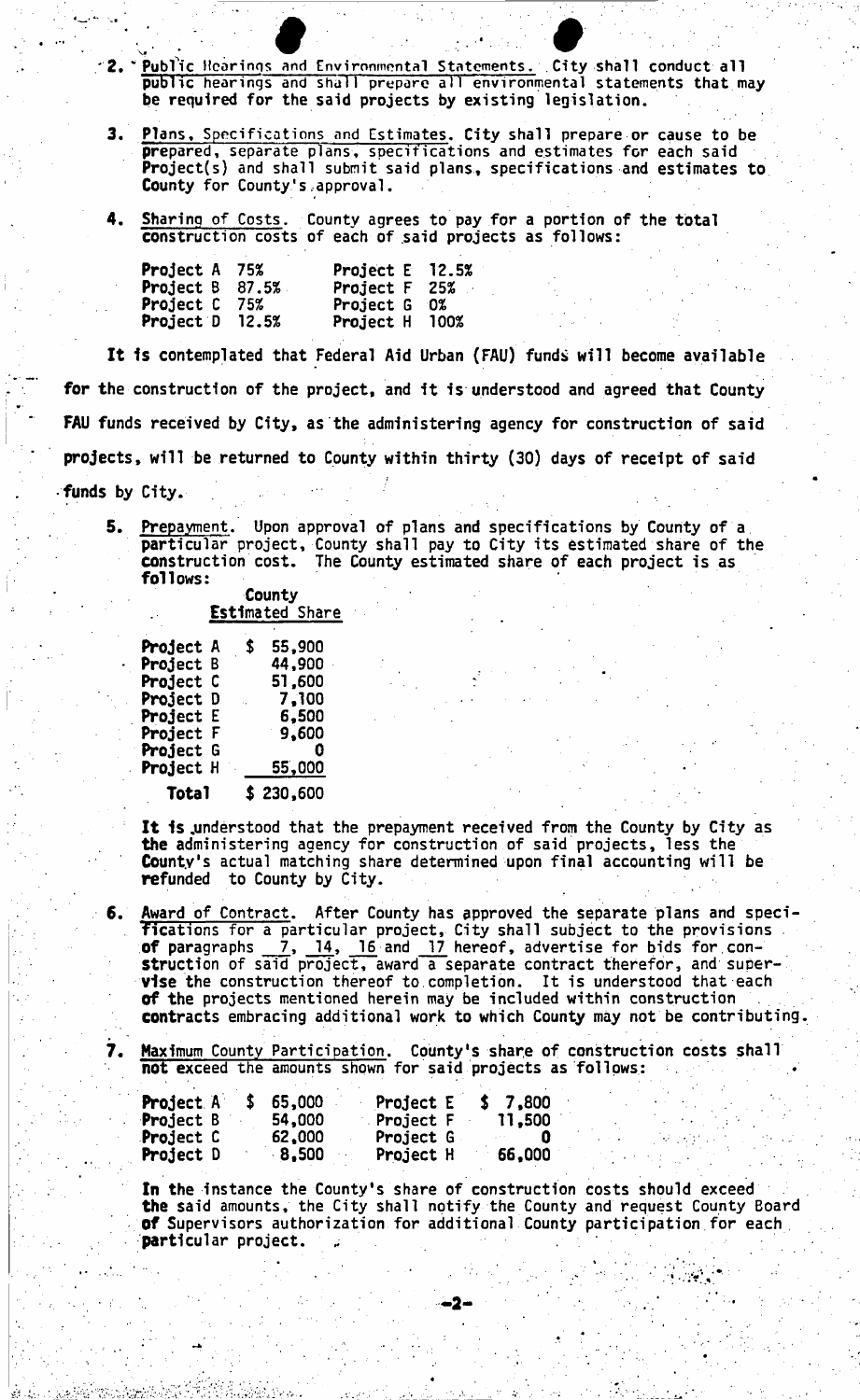$\frac{1}{2}$  .  $\frac{1}{2}$  ,  $\frac{1}{2}$  ,  $\frac{1}{2}$  ,  $\frac{1}{2}$ 8. **Liability Insurance, City agrees to require any contractor engaqed to perform any of said projects to take out and maintain in full force and effect, during the construction of any project, for which he is so engaged and until the acceptance of said project by City, a policy of public liability and property damage insurance insuring City, its officers and employees, and County, its officers and employees from and against any loss, cost or expense arising out of or in any way connected with the construction of said project. The terms, provisions and conditions of such policy shall be those which City normally requires in connection with the type of construction contemplated for said project; provided, however, that City agrees to require such contractor to name County, its officers and employees, as co-insured on such policy.** 

**9. Construction Costs, As used in this agreement the term "construction costs of a project" shall mean the sum total of all construction costs and : expenditures made by City and County in connection with a particular project, excluding land acquisition costs and including, but not limited to, engineering costs and expenses, costs and expenses of preparation of plans and specifications, costs and expenses for inspection, publication, advertising and printing, that portion of the costs of the construction contract awarded by City which is allocable to the construction of said project.** 

- 10. Final Accounting. Upon completion of a particular project, City shall pay **the final construction costs of said project and shall prepare and furnish • to County a final accounting of the total costs of said project. Said : accounting shall show the final construction costs of said project in its entirety.**
- **11. Adjustment of Costs. It is mutually understood and agreed that upon completion of the project and final allocation of costs as provided for herein, and upon receipt thereof by City of FAU funds for the project, the City shall, within 30 days from its receipt of.FAU funds reimburse the County Its FAU funds.**

>

- **12. Maintenance. Upon completion of a particular project., said project shall**  be operated and maintained by the City. The operation and maintenance costs for said project shall be apportioned between City and County according to the percentage within each jurisdiction, pursuant to existing operation and maintenance agreement, or, if none exist, then according to the percentage in this present agreement.
- **age In this present agreement. 13. Annexation. In the event any portion of the area within the limits of a particular project is annexed to San Jose before date of advertising of said project by City, County's share of the "total construction costs" shall be decreased in proportion to the extent of said project lying within the territory annexed.**
- **14. Administering Agent. In the exercise of this agreement, San Jose shall be the administering agency and, as such, shall possess all powers common to both City and County which may be necessary to effectuate the purpose of this agreement, subject only to the manner of exercise of such powers provided herein and the restrictions imposed by law upon City in the exercise of such powers. County hereby gives extraterritorial powers to City for that land project located within County.**
- **15. Hold Harmless. It Is mutually understood and agreed:** 
	- **(a) That neither County, nor any officer or employee thereof, shall be responsible for any damage or liability occurring by reason Of anything done or omitted to be done by City under or in connection . with any work, authority or jurisdiction delegated to City under this . agreement. It is also understood aind agreed that, pursuant to Government Code Section 895.4, City shall fully indemnify and hold County harmless from any liability imposed for injury (as defined by Government Code Section 810.8) occurring by reason of anything done or omitted to be done by City under this agreement under or in connection with any work, authority or jurisdiction delegated to City under this agreement.**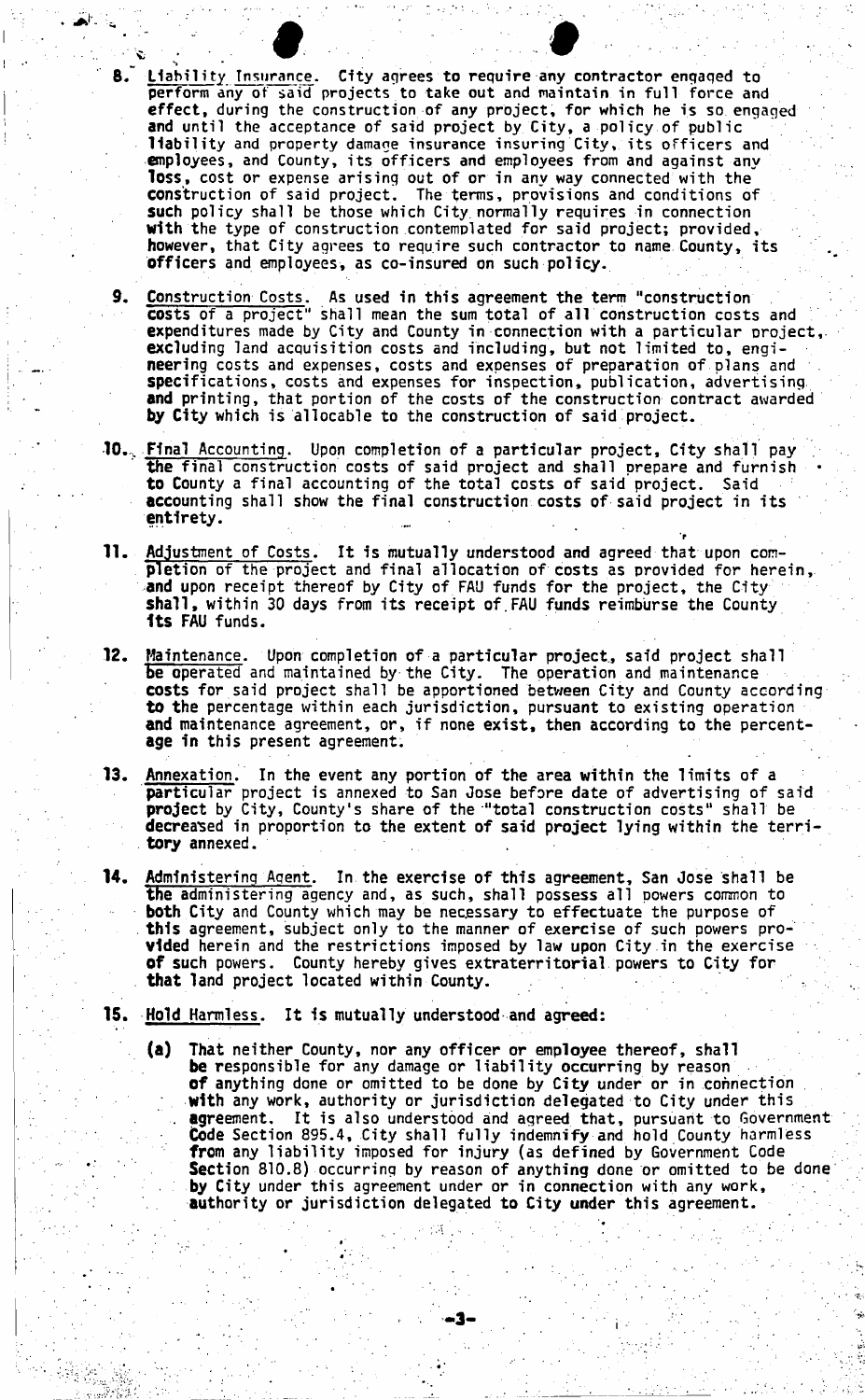That neither City, nor any officer or employee thereof, shall be **responsible for any damage or liability occurring by reason of anything done or omitted to be done by County under or in connection with any work, authority or jurisdiction delegated to County under this agreement. It is also understood and agreed that, pursuant to Government Code Section 895.4, County shall indemnify and hold City harmless from any liability imposed for injury (as defined by Government Code Section 810.8) occurring by reason of anything done or omitted to be done by County under or in connection with any work, authority or jurisdiction delegated to County under this agreement.**  *V. ib\* 

\* . • -

- 16. I **Termination, In the event that a contract for the construction of a particular project is not awarded prior to June 30, 1980, the terms of this contract shall be void with respect to said project, and any sums paid by County to City, pursuant to paragraph 5 herein, with respect to said project shall be forthwith refunded, except that City's accrued costs for said project, if any, shall be deducted from such sum to be refunded to County according to the respective sharing of costs as provided in paragraph 4.**
- **17. Deletion of Projects. If a particular project does not obtain FAU funds for construction costs, said project may be deleted from this agreement at the option of either City or County, and in such instance, City and County shall share the actual accrued costs up to the date of deletion of said project according to the respective sharing of costs as provided in paragraph 4.**
- **18. Acquisition of Property. It is understood and agreed that the project is totally within existing right of way and no property acquisition or dedication is necessary.**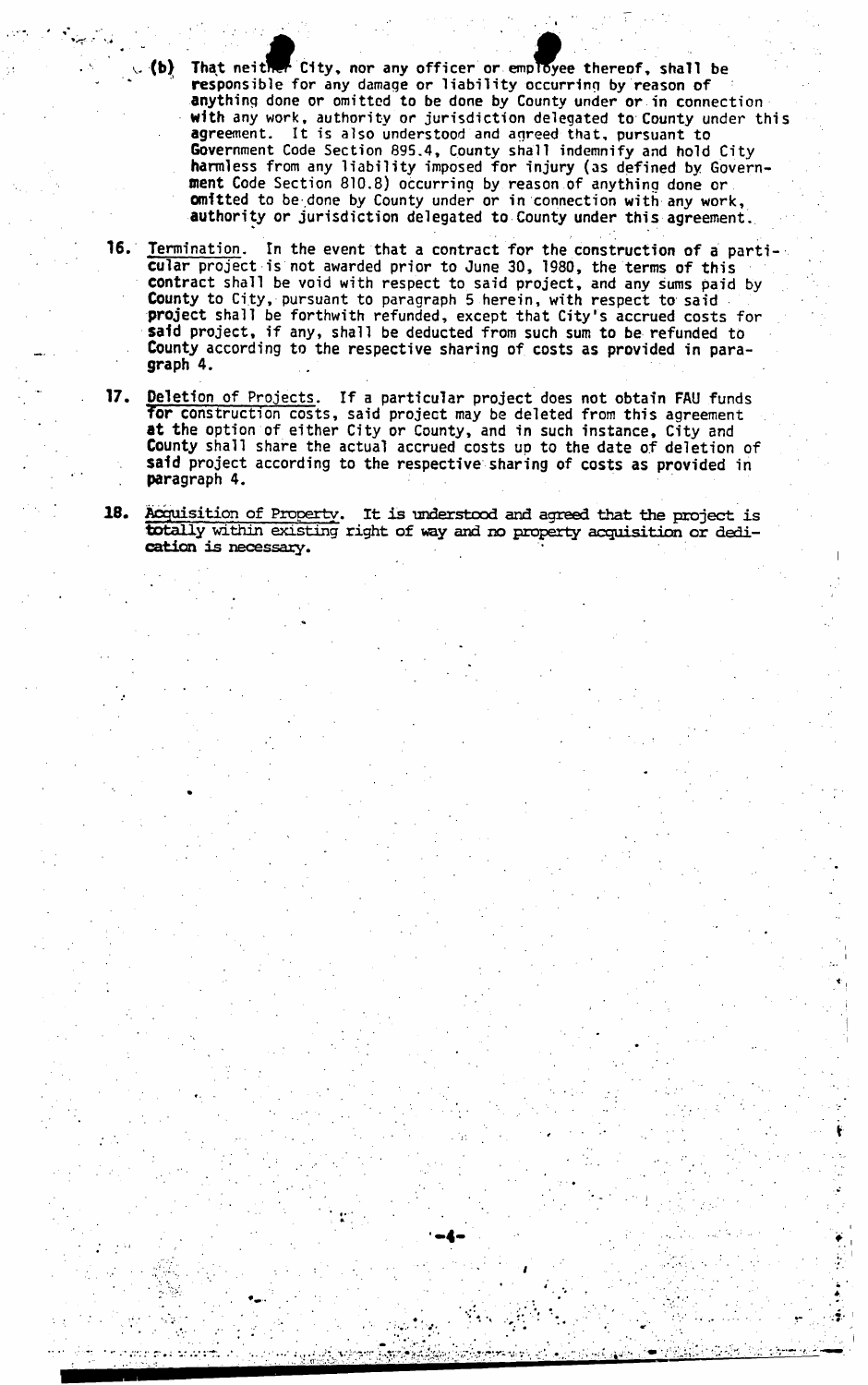IN WITNESS WHEREOF, the parties hereto have executed this agreement as

DEC 2 1 1978

ي. <sub>الأ</sub>لاني

 $of$ 

ATTEST: Francis L. Greiner FRANCIS L. GREINER 1. Jemnie Perk

APPROVED AS TO FORM: Sid Flore's Deputy City Attorney DONALD M. RAINS, Clerk ATTEST: Board of Supervisors

**APPROVED AS TO FORM:** 

Donald J. Baker, Oeputy County Counsel

"CITY" CITY OF SAN JOSE, a municipal corporation

By

"COUNTY" COUNTY OF SANTA CLARA, a political<br>subdivision of the State of California

**By Rod Diridon** 

.5-

Chairperson<br>Board of Supervisors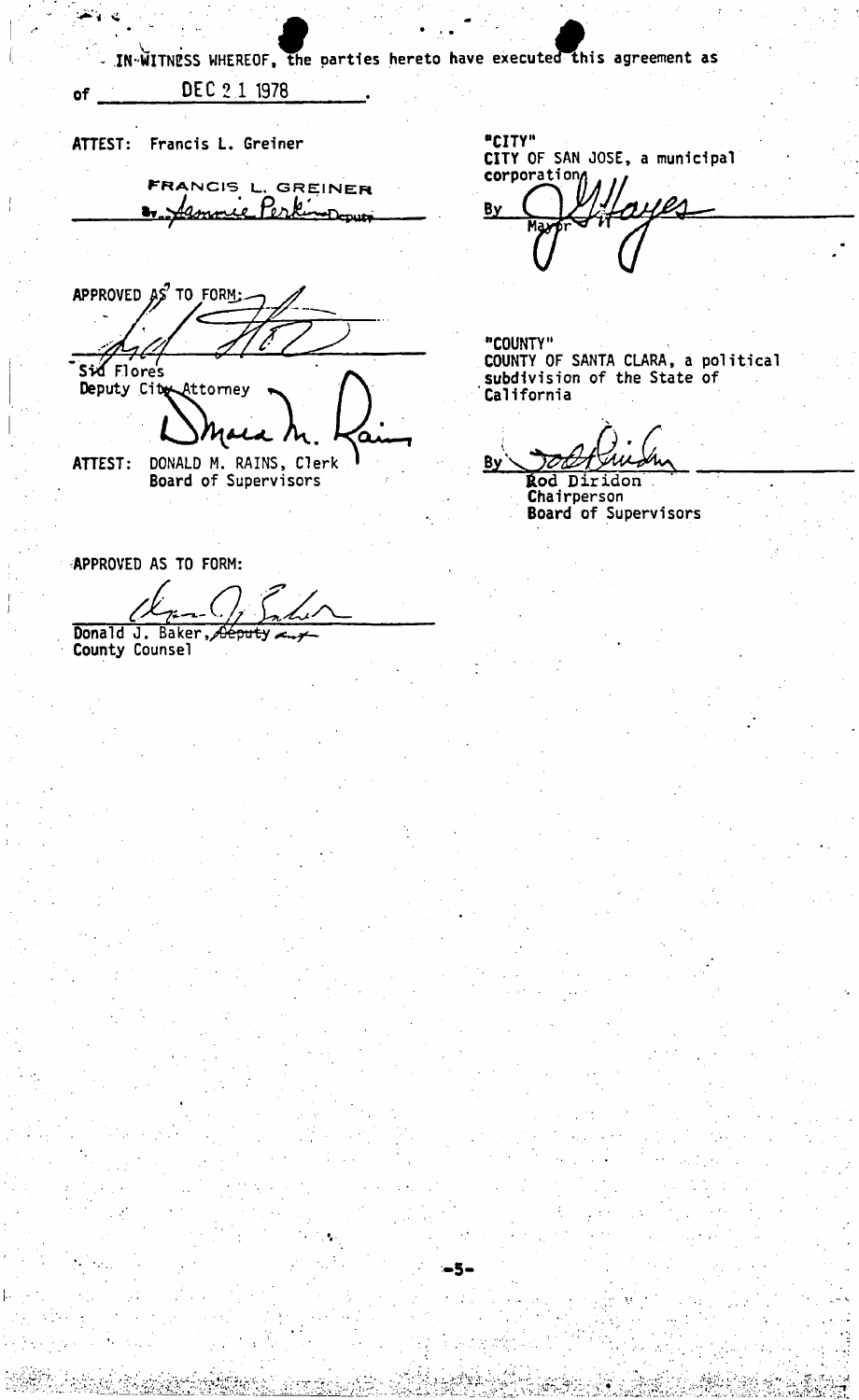AGREEMENT BETWEEN 'THE CITY OF SAN JOSE AND THE COUNTY OF SANTA CLARA FOR INSTALLATION OF TRAFFIC' CONTROL SIGNALS AND TRAFFIC SIGNAL MODIFICATIONS AT (7) LOCATIONS, AND FOR THE SHARING OF CERTAIN COSTS THEREOF.

**• 11 /a** *7***1 /a** *7***1 /a** *7***1 /a** *7***1 /a** *7***1 /a** *7***1 /a** *7***1 /a** *7***1 /a** *7* 

AGREEMENT, made and entered into this  $21^{57}$  day of  $\bigcirc$   $\bigcirc$   $\bigcirc$   $\bigcirc$   $\bigcirc$   $\bigcirc$   $\bigcirc$   $\bigcirc$  1978, by and between the CITY OF SAN JOSE, a municipal corporation of the State of California (hereinafter called "City") and the COUNTY OF SANTA CLARA, a political subdivision of the State of California (hereinafter called "County").

# WITNESSETH:

WHEREAS, it is in the public interest that certain traffic control signals and intersection improvements be constructed and that 3M Company "Opticon" equipment be furnished and installed at the following locations:

- A. Race Street and San Carlos Street, which is seventy-five percent (75%) in the County and twenty-five percent (25%) in the City (hereinafter referred to as "Project A").
- Lincoln Avenue and San Carlos Street, which is eighty-seven and one-half percent (87.5%) in the County and twelve and .one-half percent (12.5%) in the City (hereinafter referred to as "Project B").
- C. Meridian Avenue and San Carlos Street which is seventy-five percent (75%) iri the County and twenty-five percent (25%) in the City (hereinafter referred to as "Project C").
- D.' Shasta-Leigh and San Carlos Street, which is twelve and one-half percent (12.5%) in the County and eighty-seven and one-half percent (87.5%) in the City (hereinafter referred to as "Project D").
- E. Leland-Wabash and San Carlos Street, which is twelve and one-half percent (12.5%) in the County and eighty-seven and one-half percent (87.5%) in the City (hereinafter referred to as "Project E").
- F. Bellrose-McArthur and San Carlos Street, which is twenty-five percent (25%) in the County and seventy-five percent (75%) in the City (hereinafter referred to as "Project F").
- Bascom and San Carlos, which is zero percent (0%) in the County and one-hundred percent (100%) in the City (hereinafter referred to as "Project G").

WHEREAS, it is in the best interest of orderly and economic construction practices to complete said projects under an agreement between County and City, providing for a construction contract or contracts for said projects to be awarded and administered by City.

NOW, THEREFORE, for and in consideration of their mutual promises, covenants and agreements; and subject to the terms, conditions and provisions hereinafter set forth, the parties do hereby agree as follows:

1. Scope of Projects. The scope of said projects consists of the necessary channelization, installation/modification of traffic signals and furnishing and installing 3M Company "Opticon" equipment at the said intersections. For purposes of this agreement, the furnishing and installing of 3M Company "Opticon" equipment will be hereinafter referred to as "Project H".

**DEC** 1 1 1979

-

10/24/78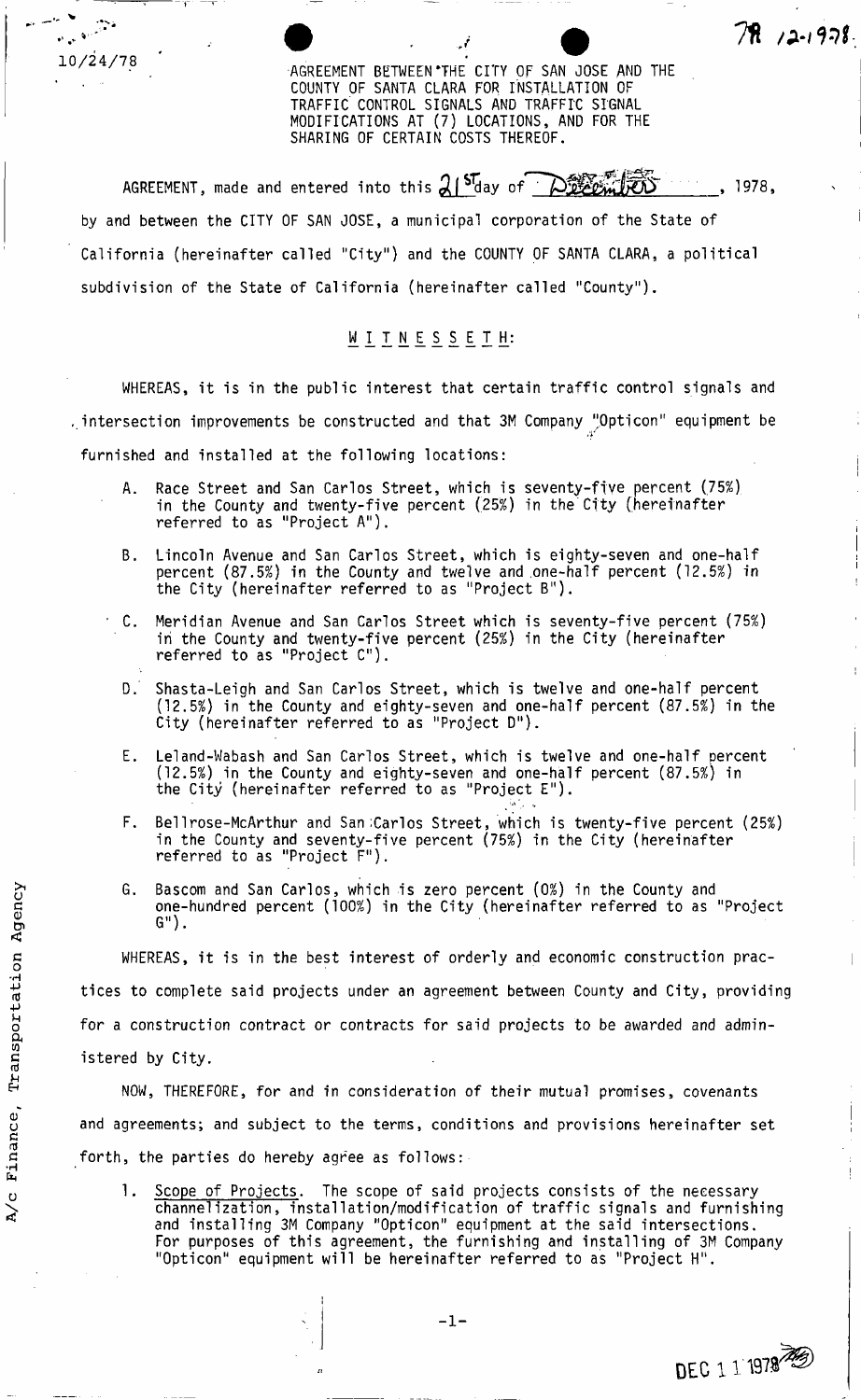- . 2. Public Hearings and Environmental Statements. City shall conduct all public hearings and shall prepare all environmental statements that may be required for the said projects by existing legislation.
	- 3. Plans, Specifications and Estimates. City shall prepare or cause to be prepared, separate plans, specifications and estimates for each said Project(s) and shall submit said plans, specifications and estimates to County for County's approval.
	- 4. <u>Sharing o</u>f Costs. County agrees to pay for a portion of the total construction costs of each of said projects as follows:

| Project A 75%   |       | Project $E$ 12.5% |    |
|-----------------|-------|-------------------|----|
| Project B 87.5% |       | Project F 25%     |    |
| Project C       | 75%   | Project G         | 0% |
| Project D       | 12.5% | Project H 100%    |    |

 $\mathcal{L}_{\alpha}^{\bullet}$ 

It is contemplated that Federal Aid Urban (FAU) funds will become available for the construction of the project, and it is understood and agreed that County FAU funds received by City, as the administering agency for construction of said projects, will be returned to County within thirty (30) days of receipt of said funds by City.

5. Prepayment. Upon approval of plans and specifications by County of a particular project, County shall pay to City its estimated share of the construction cost. The County estimated share of each project is as follows:

> County Estimated Share

| Project A | \$<br>55,900 |
|-----------|--------------|
| Project B | 44,900       |
| Project C | 51,600       |
| Project D | 7,100        |
| Project E | 6,500        |
| Project F | 9,600        |
| Project G | $\sim$ 0     |
| Project H | $-55,000$    |
| Total     | \$230,600    |

It is understood that the prepayment received from the County by City as the administering agency for construction of said projects, less the County's actual matching share determined upon final accounting will be refunded , to County by City.

- 6. Award of Contract. After County has approved the separate plans and specifications for a particular project, City shall subject to the provisions of paragraphs 7, 14, 16 and 17 hereof, advertise for bids for construction of said project, award a separate contract therefor, and supervise the construction thereof to completion. It is understood that each of the projects mentioned herein may be included within construction contracts embracing additional work to which County may not be contributing.
- 7. Maximum County Participation. County's share of construction costs shall not exceed the amounts shown for said projects as follows:

| Project A |  | \$65,000 | Project E | \$7;800                      |
|-----------|--|----------|-----------|------------------------------|
| Project B |  | 54,000   | Project F | 11,500                       |
| Project C |  | 62,000   | Project G | $\sim$ 0 0 $\sim$ 0 0 $\sim$ |
| Project D |  | 8,500    | Project H | 66,000                       |

In the instance the County's share of construction costs should exceed the said amounts, the City shall notify the County and request County Board of Supervisors authorization for additional County participation for each particular project.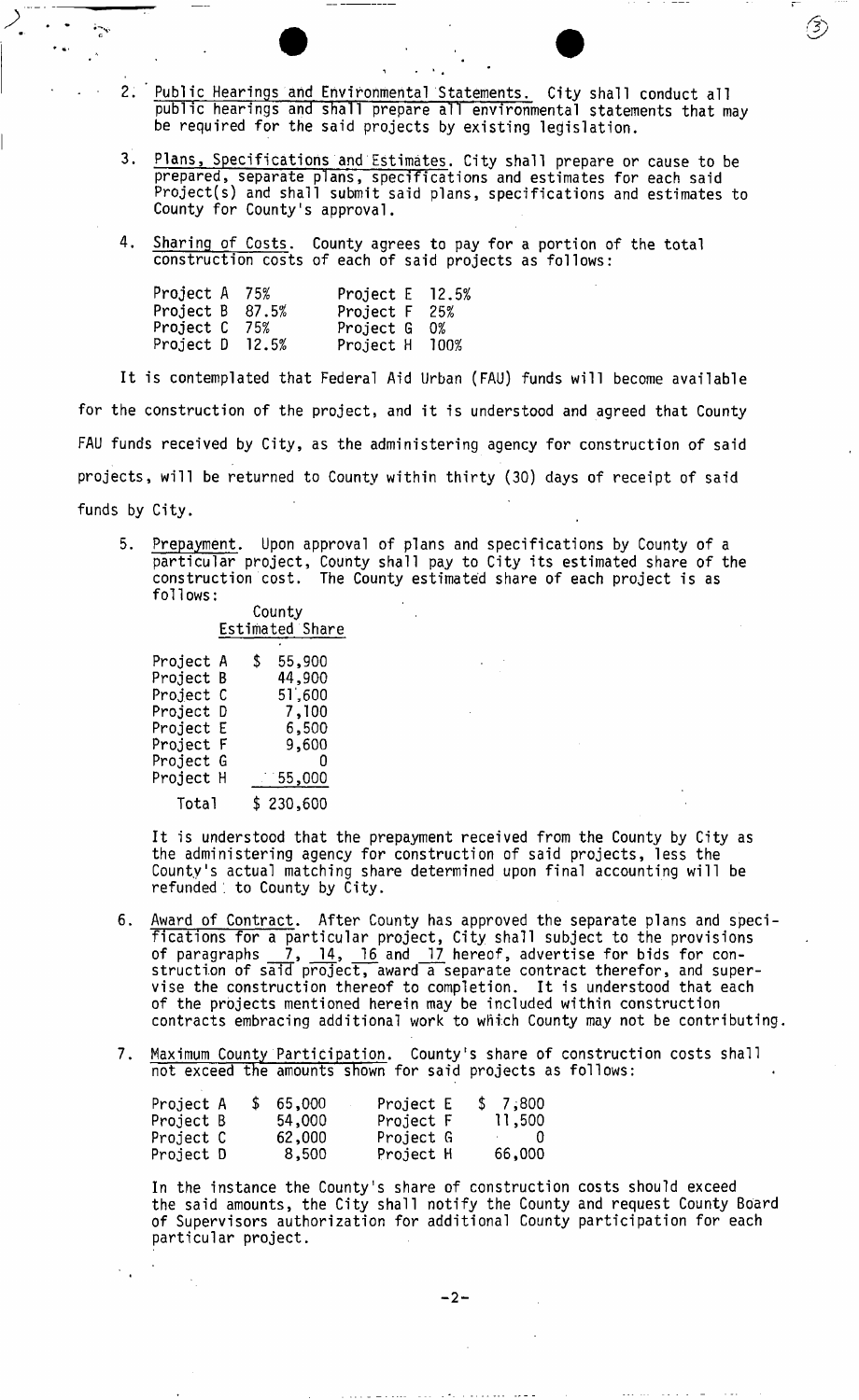- 8. Liability Insurance.. City agrees to require any contractor engaged to perform any of said projects to take out and maintain in full force and effect, during the construction of any project, for which he is so engaged and until the acceptance of said project by City, a policy of public liability and property damage insurance insuring City, its officers and employees, and County, its officers and employees from and against any loss, cost or expense arising out of or in any way connected with the construction of said project. The terms, provisions and conditions of such policy shall be those which City normally requires in connection with the type of construction contemplated for said project; provided, however, that City agrees to require such contractor to name County, its officers and employees, as co-insured on such policy.
- 9. Construction Costs. As used in this agreement the term "construction costs of a project" shall mean the sum total of all construction costs and expenditures made by City and County in connection with a particular project, excluding land acquisition costs and including, but not limited to, engineering costs and expenses, costs and expenses of preparation of plans and specifications, costs and expenses for inspection, publication, advertising and printing, that portion of the costs of the construction contract awarded by City which is allocable to the construction of said project.
- 10. Final Accounting. Upon completion of a particular project, City shall pay the final construction costs of said project and shall prepare and furnish to County a final accounting of the total costs of said project. Said accounting shall show the final construction costs of said project in its entirety.
- 11. Adjustment of Costs. It is mutually understood and agreed.that upon completion of the project and final allocation of costs as provided for herein, and upon receipt thereof by City of FAU funds for the project, the City shall, within 30 days from its receipt of FAU funds reimburse the County its FAU funds.
- 12. Maintenance. Upon completion of a particular project, said project shall be operated and maintained by the City. The operation and maintenance costs for said project shall be apportioned between City and County according to the percentage within each jurisdiction, pursuant to existing operation and maintenance agreement, or, if none exist, then according to the percentage in this present agreement.
- 13. Annexation. In the event any portion of the area within the limits of a particular project is annexed to San Jose before date of advertising of said project by City, County's share of the "total construction costs" shall be decreased in proportion to the extent of said project lying within the territory annexed.
- 14. Administering Agent. In the exercise of this agreement, San Jose shall be the administering agency and, as such, shall possess all powers common to both City and County which may be necessary to effectuate the purpose of this agreement, subject only to the manner of exercise of such powers provided herein and the restrictions imposed by law upon City in the exercise of such powers. County hereby gives extraterritorial powers to City for that land project located within County.
- 15. Hold Harmless. It is mutually understood and agreed:
	- (a) That neither County, nor any officer or employee thereof, shall be responsible for any damage or liability occurring by reason of anything done or omitted to be done by City under or in connection with any work, authority or jurisdiction delegated to City under this agreement. It is also understood and agreed that, pursuant to Government Code Section 895.4, City shall fully indemnify and hold County harmless from any liability imposed for injury (as defined by Government Code Section 810.8) occurring by reason of anything done or omitted to be done by City under this agreement under or in connection with any work, authority or jurisdiction delegated to City under this agreement.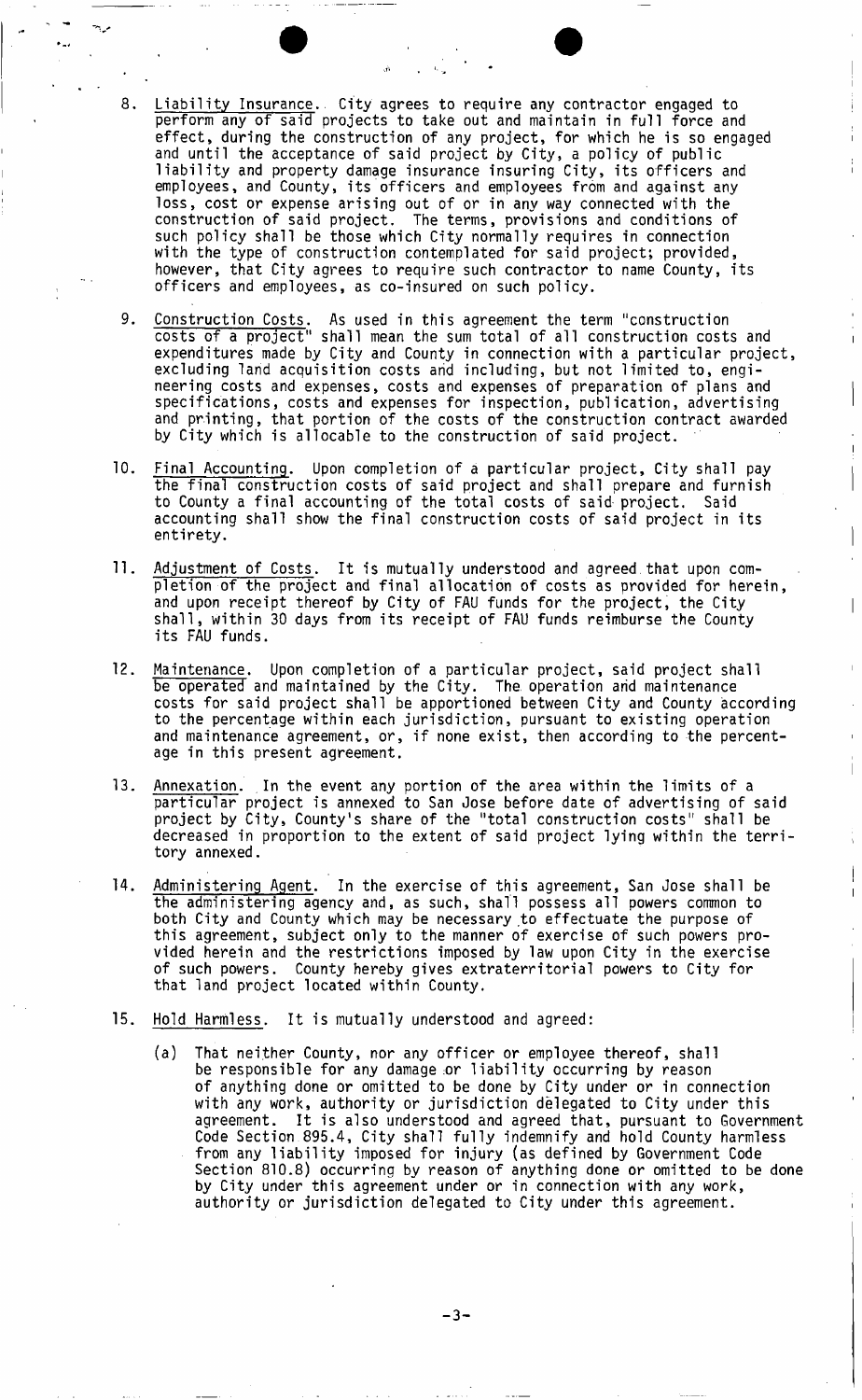- (b) That neither City, nor any officer or employee thereof, shall be responsible for any damage or liability occurring by reason of anything done or omitted to be done by County under or in connection with any work, authority or jurisdiction delegated to County under this agreement. It is also understood and agreed that, pursuant to Government Code Section 895.4, County shall indemnify and hold City harmless from any liability imposed for injury (as defined by Government Code Section 810.8) occurring by reason of anything done or omitted to be done by County under or in connection with any work, authority or jurisdiction delegated to County under this agreement.
- 16. Termination. In the event that a contract for the construction of a particular project is not awarded prior to June 30, 1980, the terms of this contract shall be void with respect to said project, and any sums paid by County to City, pursuant to paragraph 5 herein, with respect to said project shall be forthwith refunded, except that City's accrued costs for said project, if any, shall be deducted from such sum to.be refunded to County according to the respective sharing of costs as provided in paragraph 4.
- 17. Deletion of Projects. If a particular project does not obtain;FAU funds for construction costs, said project may be deleted from this agreement at the option of either City or County, and in such instance, City and County shall share the actual accrued costs up to the date of deletion of said project according to the respective sharing of costs as provided in paragraph 4.
- 18. Acquisition of Property. It is understood and agreed that the project is totally within existing right of way and no. property acquisition or dedication is necessary.

- 4 -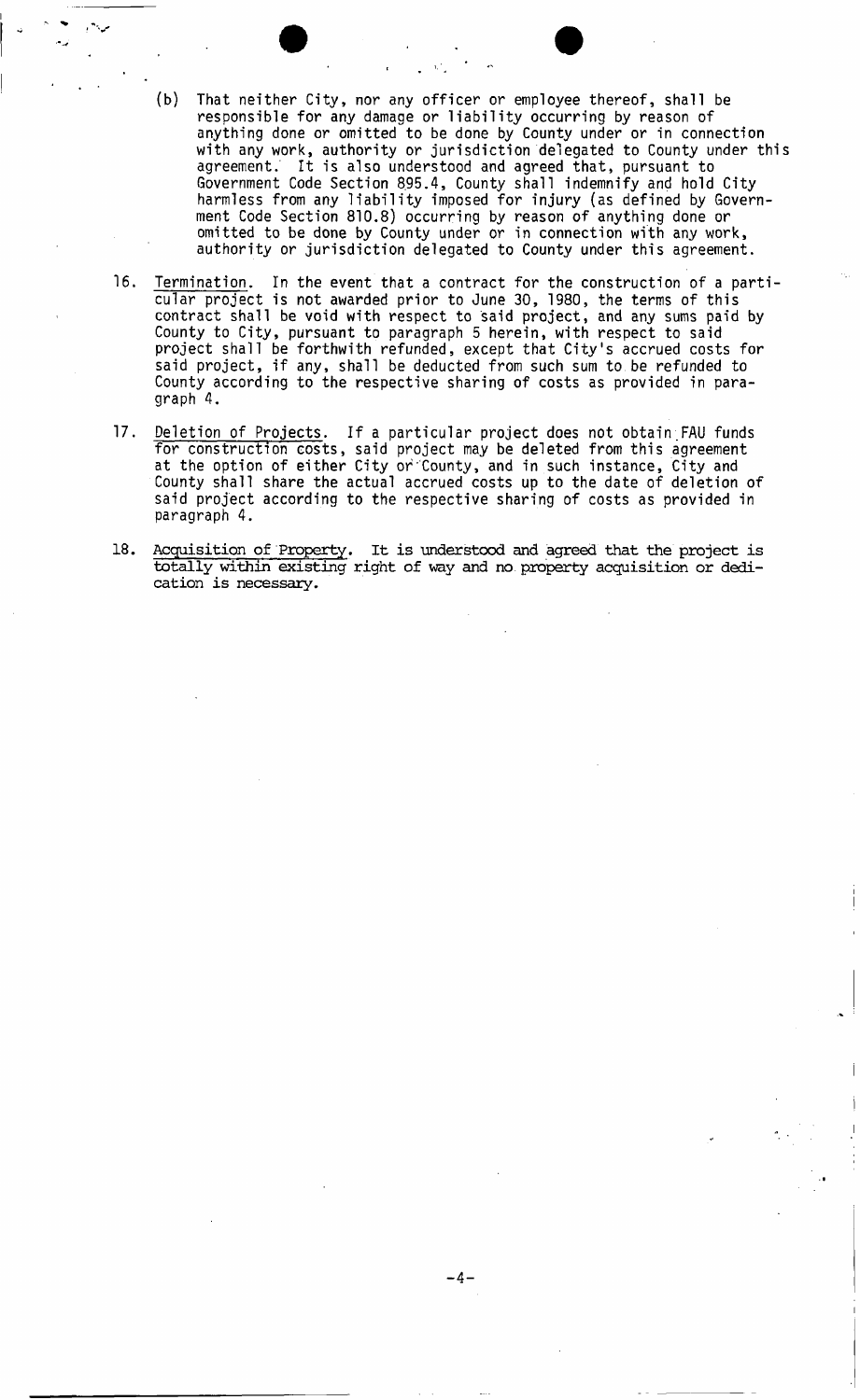IN WITNESS WHEREOF, the parties hereto have executed this agreement as of  $DEQ_12:1$  1978<sup>3</sup> "CITY" ATTEST: Francis L. Greiner CITY OF SAN JOSE, a municipal corporati **FRANCI S L, GREINE R**  Kinoppur amme Per Bý APPROVED  $\mathcal{A}$  TO FORM: "COUNTY" COUNTY OF SANTA CLARA, a political Sid Flore's subdivision of the State of Deputy City Attorney California **L^J^U L AV .**   $By$ ATTEST: DONALD M.-RAINS, Clerk **£od Diridon:**  Board of Supervisors Chairperson Board of Supervisors APPROVED AS TO FORM: Donald J. Baker, Seputy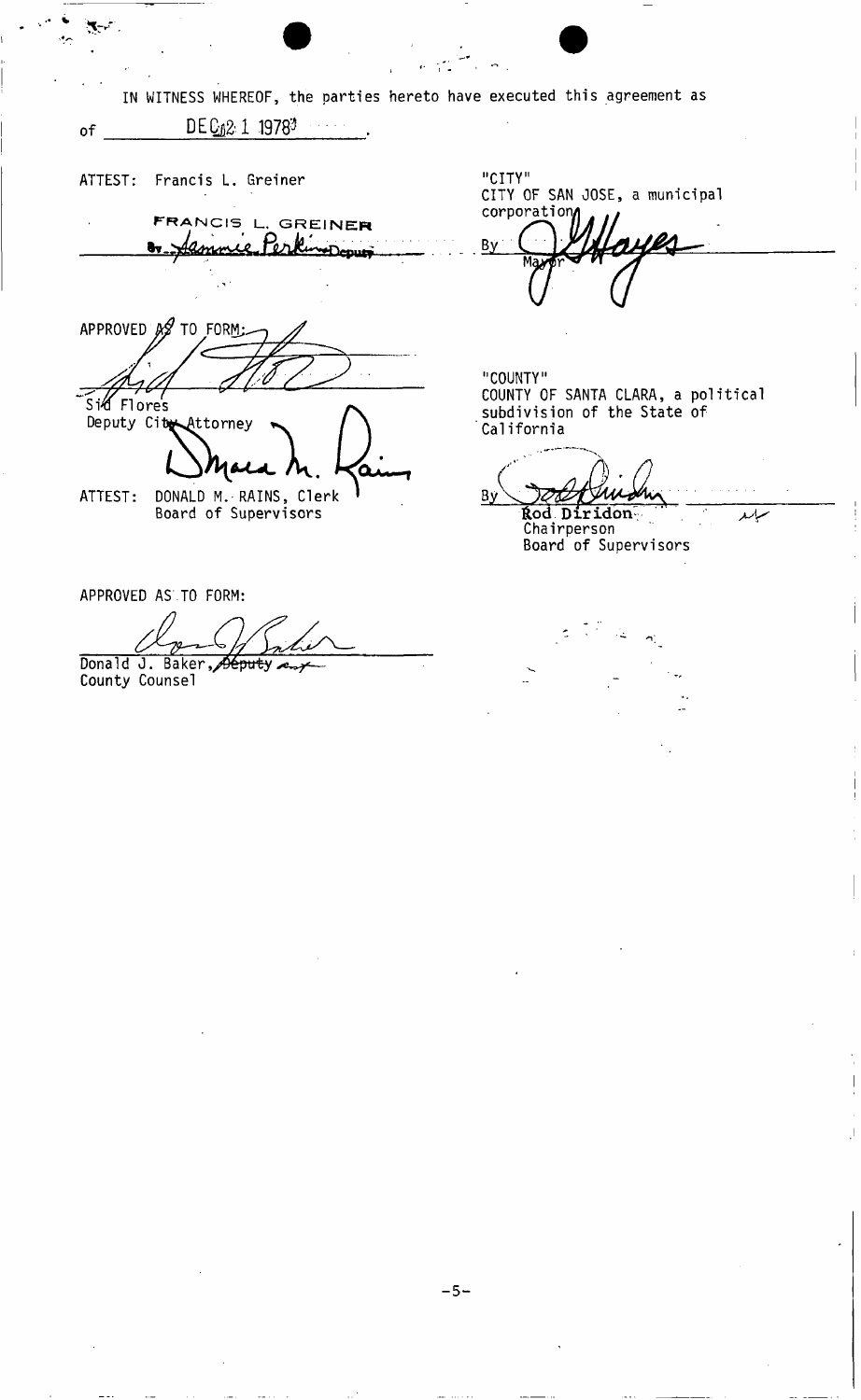$M13 - 12/11/78$ 

| <b>JOB NO.</b> 4. 2008. The MOST SERVICE SERVICE SERVICE SERVICE SERVICE SERVICE SERVICE SERVICE SERVICE SERVICE SERVICE SERVICE SERVICE SERVICE SERVICE SERVICE SERVICE SERVICE SERVICE SERVICE SERVICE SERVICE SERVICE SERVICE SE |
|-------------------------------------------------------------------------------------------------------------------------------------------------------------------------------------------------------------------------------------|
| Change Order No.                                                                                                                                                                                                                    |

### **BOARD OF SUPERVISORS** SANTA CLARA COUNTY

DATE 12/11/78

The following contract was xawarded or change order was approved by the Board of Supervisors at a meeting held:

 $12/11$  1978 Project to be charged Transportation Agency - Come Sharing Agreement -Traffic Control & Signal Modification <u>See Adreement</u> For the amount of \$.... City of San Jose Contractor 801 N. First St., San Jose 95110 Completion Date See Bareement Budget Item........

 $\mathbf{u}$ t onald

DONALD M. RAINS Clerk of the Board

dgh

WHITE ---- CONTROLLER<br>CANARY -- FILETROLLER<br>GOLD.ROD Transportation Agency

 $\odot$  3128 REV 7/76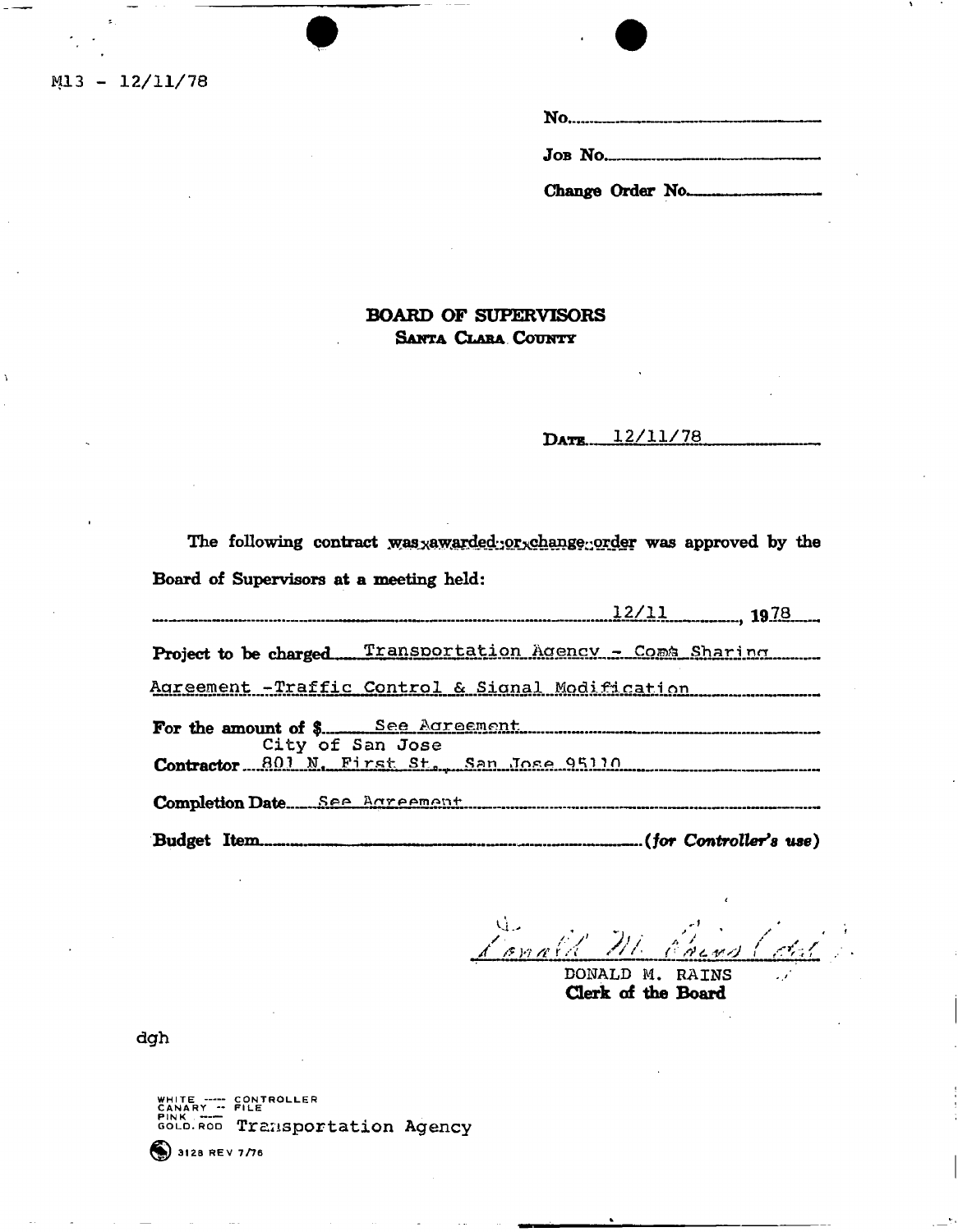# **County** of Santa C~8ara

**California** 

**Transportation Agancy**  1555 Berger Drive **San Jose,** California **95112** 

### **TRANSMITTAL MEMORANDUM** S.D.2  $\epsilon$

**Page**  $\frac{1}{3}$  of 3.

**DATE:** November 27, 1978

BOARD OF SUPERVISORS AGENDA OF  $FOR: \Gamma$ December , 19 78 **FROM** LOU MONTINI, TRANSPORTATION DEVELOPMENT

TITLE: COST SHARING AGREEMENT BETWEEN THE CITY OF SAN JOSE AND THE COUNTY OF SANTA CLARA FOR INSTALLATION OF TRAFFIC CONTROL SIGNALS AND TRAFFIC SIGNAL MODIFICATIONS AT (7) LOCATIONS

### **DESCRIPTION:**

### Recommended Action

The Board of Supervisors' approval of the attached subject City of San Jose/County of Santa Clara Cost Sharing Agreement which provides for the installation of traffic control signals and traffic signal modifications at 7 locations.

Subsequent approval of the subject agreement by the City of San Jose will provide for the sharing of costs attributable to the City of  $\Box$ San Jose administered FAU Project No. M-3047(16) for the installation/ modification of traffic signals on Stevens Creek Blvd. - West San Carlos Street at the intersections of Bellerose, Bascom, Leland, Leigh, Meridian, Race and Lincoln; included will be the installation of "OPTICOM" bus priority equipment at all seven intersections for serving arterial bus routes 18, 23, 24 and 85 on Stevens Creek - West San Carlos.

Sufficient funds have been included in the current County Budget Account Number 893-162 (Highway Signals) and Account Number 9170-4486 (Transit) to provide for the County's share of project costs. County funds are to be obtained from these account numbers on a 50/50 basis.

The total estimated project cost breakdown is as follows (regardless of these estimates, the total County share will not exceed \$274,800):

| Cilio<br>APPROVED:<br><b>DIRECTOR</b> | COUNTY EXECUTIVE |      |
|---------------------------------------|------------------|------|
| AGENDA DATA: DATE:                    | BOARD ACTION:    |      |
| ITEM NO:                              |                  |      |
|                                       |                  | 1070 |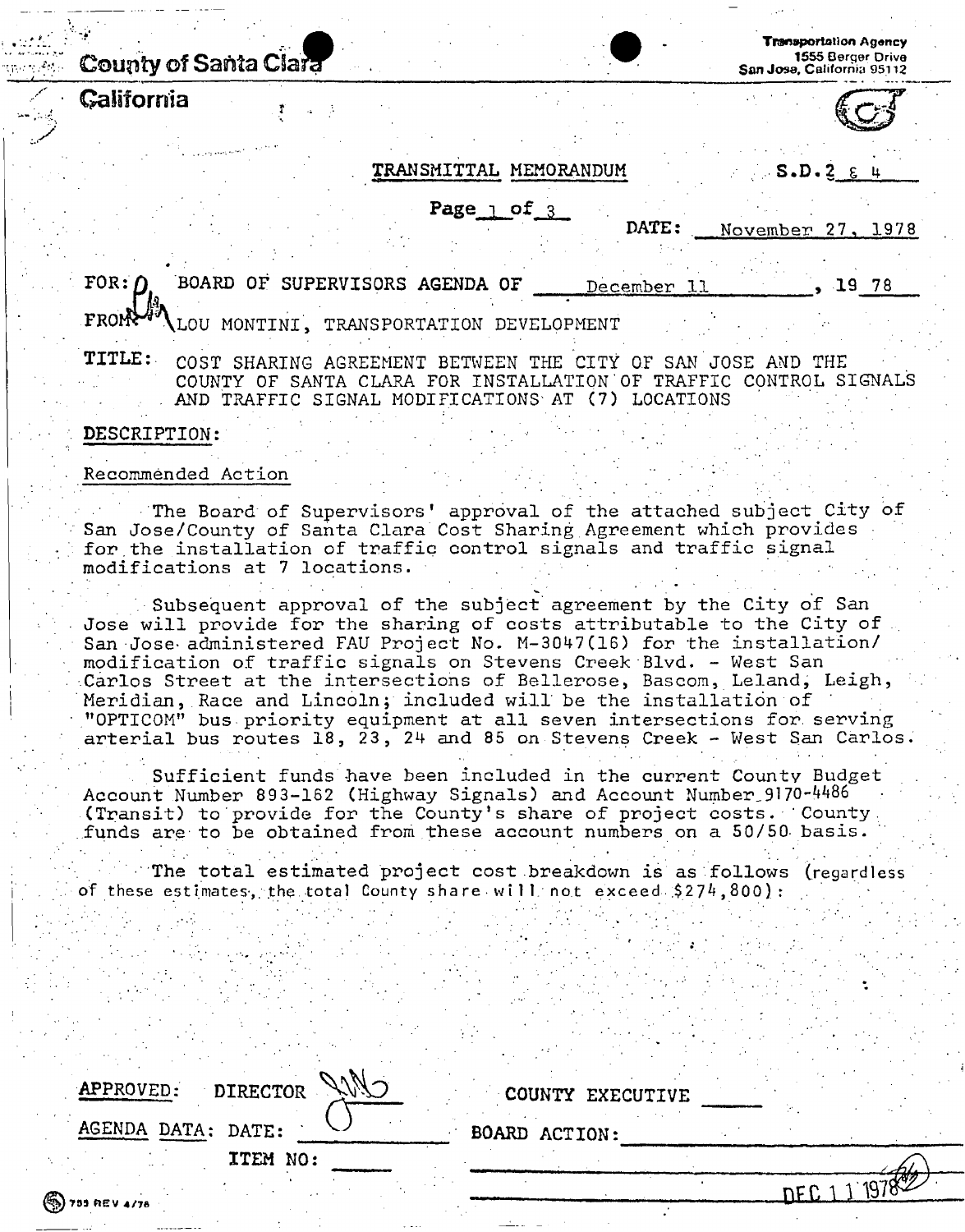### $TRANSMITTAL$  MEMORANDUM

# Page 2 of 3

DATE: November 27, 1978

### DATE OF AGENDA: December 11, 1978

TITLE: COST SHARING AGREEMENT BETWEEN THE CITY OF SAN JOSE AND THE COUNTY OF SANTA CLARA FOR INSTALLATION OF TRAFFIC CONTROL SIGNALS AND TRAFFIC SIGNAL MODIFICATIONS AT (7) LOCATIONS

|               | Intersection                             | County    | City      | Total     |
|---------------|------------------------------------------|-----------|-----------|-----------|
| A.            | Race St. & San Carlos St.                | \$55,900  | \$18,600  | \$74,500  |
| <b>B.</b>     | Lincoln Ave. & San<br>Carlos St.         | 44,900    | 6,400     | 51,300    |
|               | C. Meridian Ave. & San<br>Carlos St.     | 51,600    | 17,200    | 68,800    |
| D.            | Shasta/Leigh & San<br>Carlos St.         | 7,100     | 49,700    | 56,800    |
| $E_{\bullet}$ | Leland/Wabash & San<br>Carlos St.        | 6,500     | 45,500    | 52,000    |
|               | F. Bellrose/McArthur & San<br>Carlos St. | 9,600     | 28,800    | 38,400    |
|               | G. Bascom Ave. & San<br>Carlos St.       | $-0-$     | 40,500    | 40,500    |
| н.            | Transit Priority Signal<br>Installation  | 55,000    | $-0-$ .   | 55,000    |
|               | Totals                                   | \$230,600 | \$206,700 | \$437,300 |

### Reason for Recommendation

Traffic signal installation and/or modification at the specified locations have been warranted by the City for these joint jurisdiction intersections. This project is high on the City's priority list and provides the means of improving County Transit's efficiency on this heavily traveled bus corridor.

#### Backgroun d

The City of San Jose has received FHWA Stage I approval and is proceeding with the preliminary engineering on this project.

The subject agreement was prepared by the City of San Jose and forwarded to the County for execution. This agreement has been "approved as to form" by both the City Attorney and the County Counsel's office.

©6077 Riv 1/89